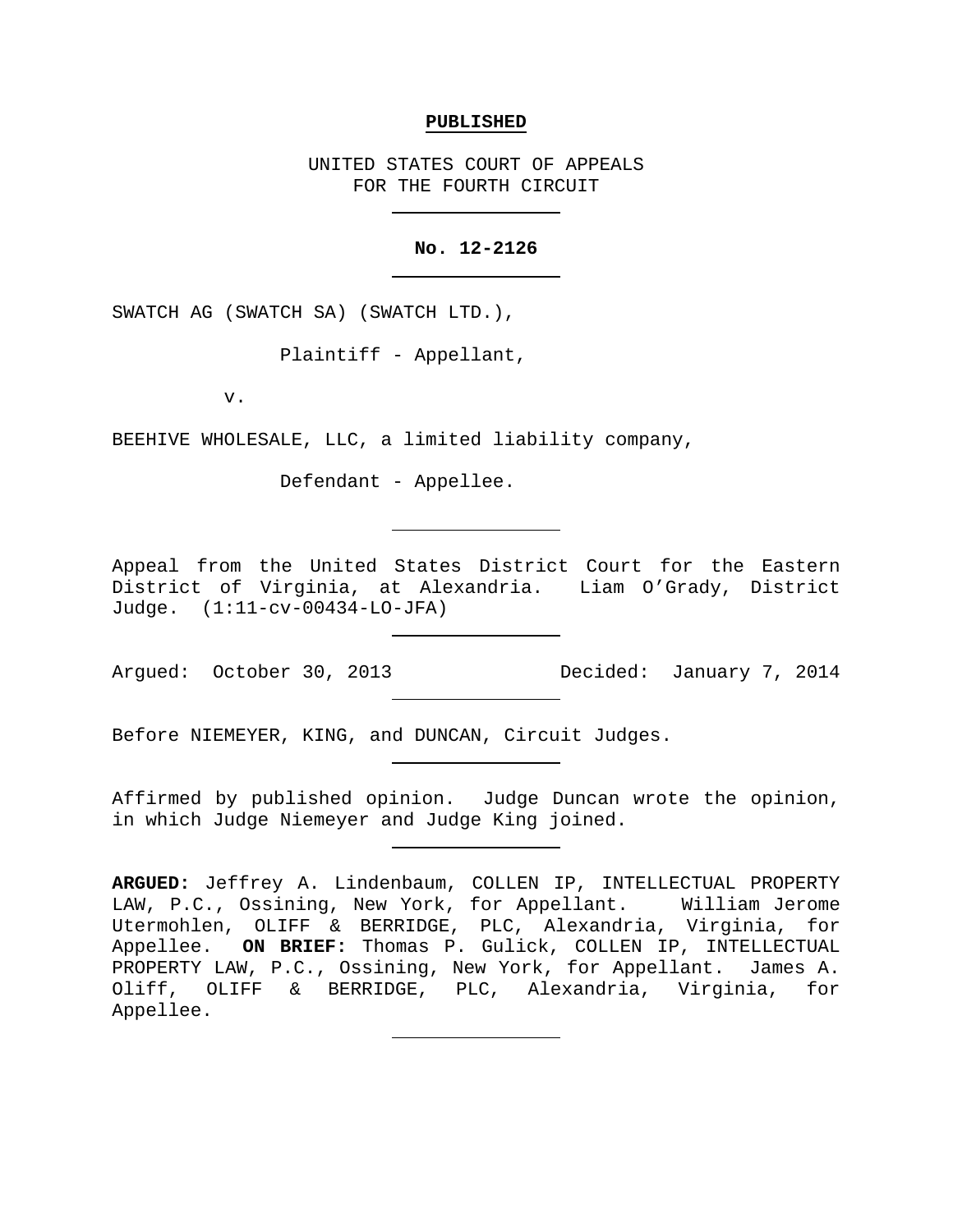DUNCAN, Circuit Judge:

Appellant Swatch AG brings this action seeking reversal of the district court's order denying its opposition to appellee Beehive Wholesale, LLC's trademark application and dismissing its related claims for federal, state, and common law trademark infringement, trademark dilution, and unfair competition. Swatch appeals on the ground that the district court's underlying factual findings--that there is no likelihood of confusion between Swatch's and Beehive's marks and that Beehive's mark is not merely descriptive--are clearly erroneous. For the reasons that follow we affirm.

## I.

Swatch is a well-known Swiss corporation that produces watches, clocks, jewelry, and various materials for watch collectors. It is the owner of three U.S. registrations for the  $mark$  SWATCH<sup>[1](#page-1-0)</sup> and for materials bearing that mark. Beehive is a Louisiana company engaged in wholesale and retail sales of a variety of products including watches and watch parts.

Beehive produces and sells watch bands and faces under the mark SWAP. The defining feature of these watch parts is that

<span id="page-1-0"></span>For clarity, the marks will be rendered throughout in capital letters while "Swatch" will refer to the appellant.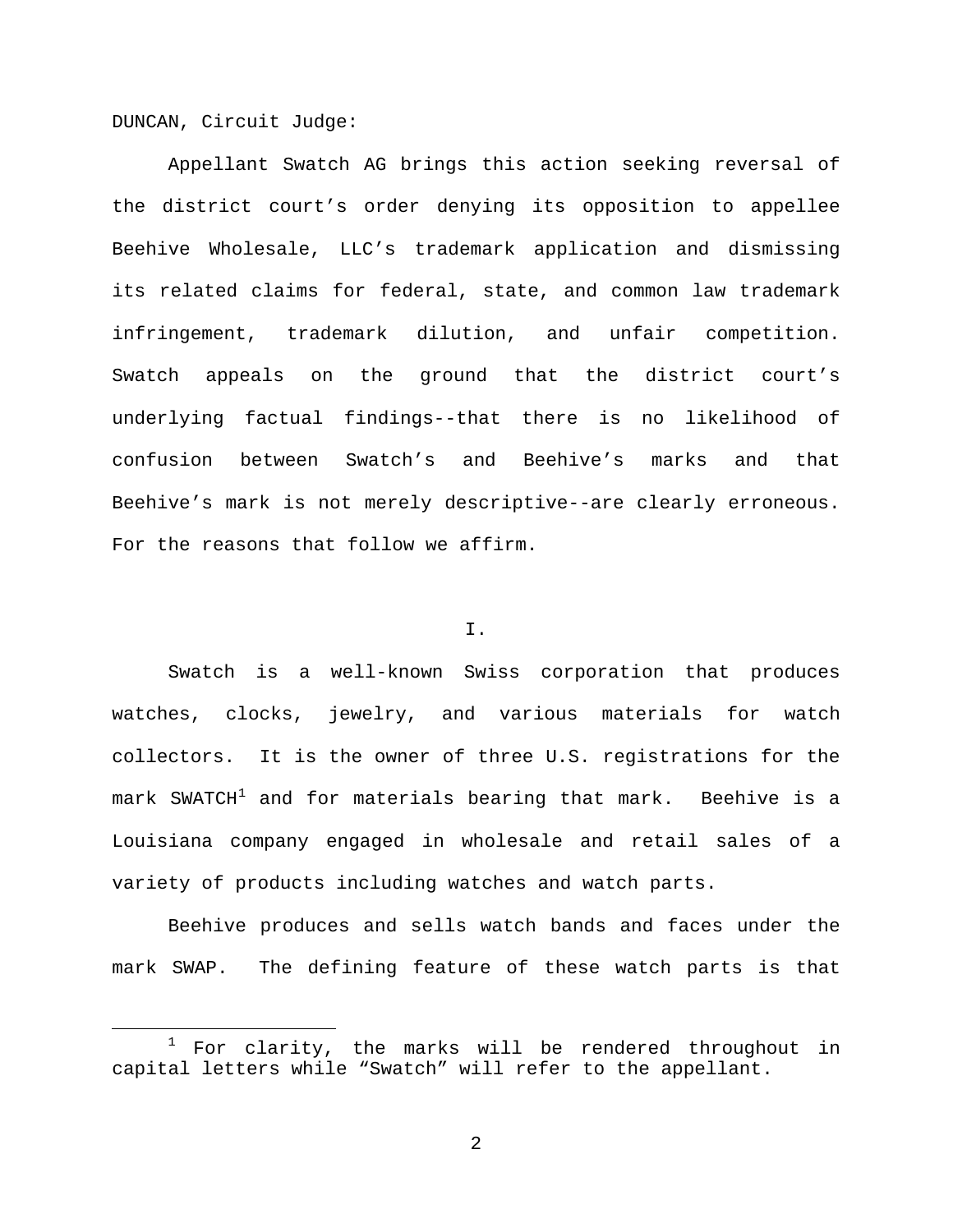they are interchangeable. A purchaser of Beehive's watch components is able to affix any SWAP watch face to most or all SWAP watchbands. Swatch brand watches, which are typically sold at a higher price point, do not include interchangeable components.

On July 30, 2004, Beehive applied to the U.S. Patent and Trademark Office ("PTO") to register its mark, SWAP, for use on its "[w]atch faces, ribbon watch bands, slide pendants, and beaded watch bands." J.A. 315. Beehive's application was preliminarily granted and published for opposition<sup>[2](#page-2-0)</sup> on December 26, 2005. On April 14, 2008,<sup>[3](#page-2-1)</sup> Swatch filed a notice of opposition to Beehive's application on three grounds: 1) priority of Swatch's mark and likelihood of confusion; 2) mere descriptiveness of Beehive's mark; and 3) dilution of SWATCH by Beehive's use of SWAP. Swatch primarily argued that the similarity of Beehive's SWAP mark to its SWATCH mark in combination with the similar character of their products was likely to result in confusion among consumers as to the origin

<span id="page-2-0"></span> $2$  Interested parties may challenge the registration of a mark by filing a notice of opposition with the PTO during the mark's publication period.

<span id="page-2-1"></span><sup>&</sup>lt;sup>3</sup> Although Swatch initially filed an opposition on February 3, 2006, its 2008 amended opposition is the relevant filing for our purposes because it was the basis of the Trademark Trial and Appeal Board's proceeding.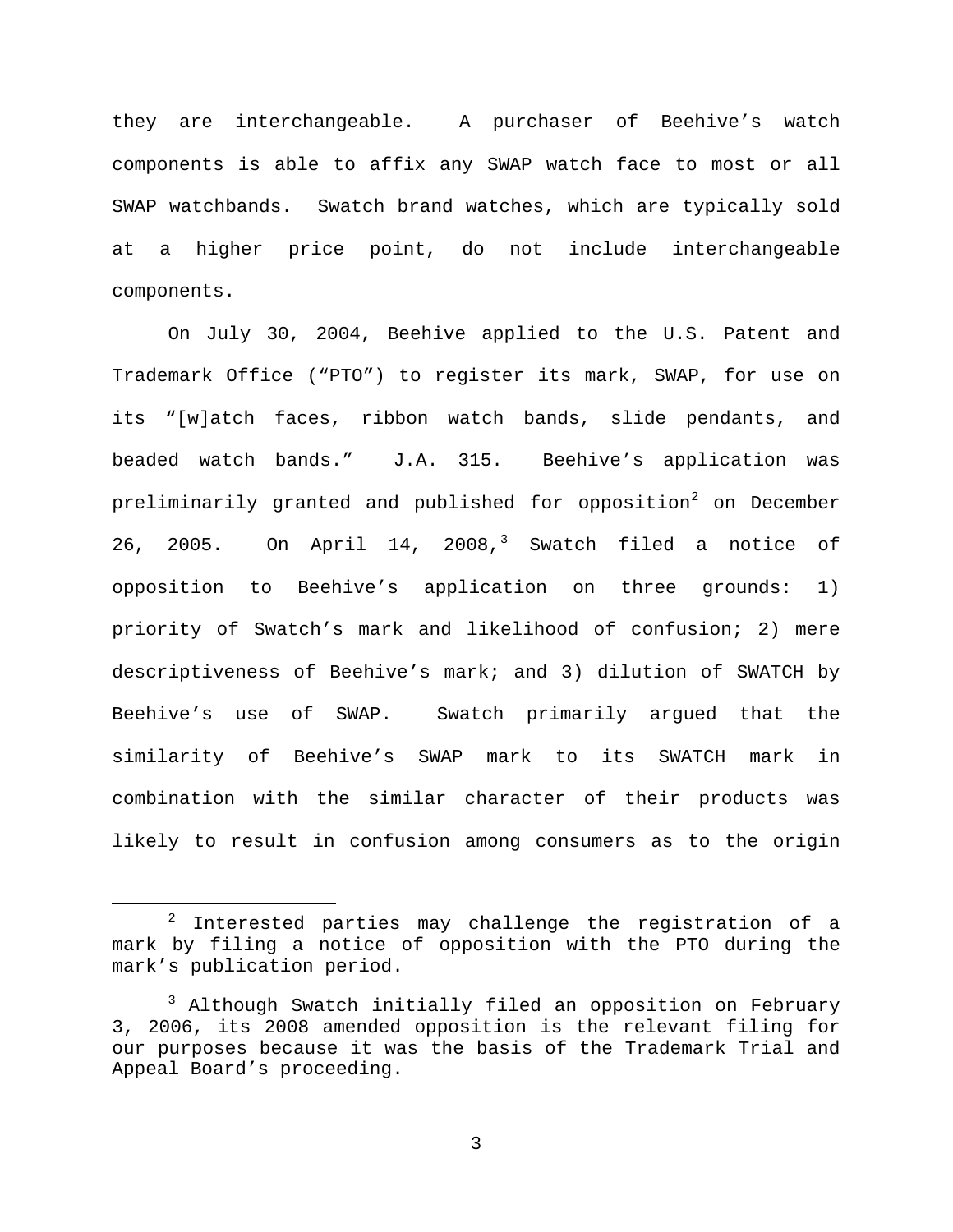of the goods. It also argued that SWAP is too generic to be registered. The parties submitted evidence concerning their products, sales, revenue, and advertising, as well as deposition testimony regarding Beehive's selection of the SWAP mark. The opposition was heard and dismissed on all counts by the Trademark Trial and Appeal Board ("TTAB").

Swatch then filed a civil action in the Eastern District of Virginia seeking the cancelation of Beehive's registration under 15 U.S.C. § 1071(b). Swatch added new claims for trademark infringement and federal unfair competition under the Lanham Act, 15 U.S.C. §§ 1114, 1125(a); trademark dilution under the Trademark Dilution Act, 15 U.S.C. § 1125(c); state trademark infringement under Va. Code § 59.1-92.12; and common law unfair competition. It also submitted documentary evidence not presented to the TTAB including facts relevant to the SWAP clock-face variant, the parties' channels of distribution, and Swatch's dilution-by-blurring claim. The parties agreed to forgo live testimony and have the matter decided solely on the written record. The district court, upon consideration of the materials before it, affirmed the TTAB, holding that its determinations were supported by substantial evidence. It also found facts based on evidence not presented to the TTAB pursuant to its authority under 15 U.S.C. § 1071(b)(3). The district court concluded, on the basis of these combined findings, that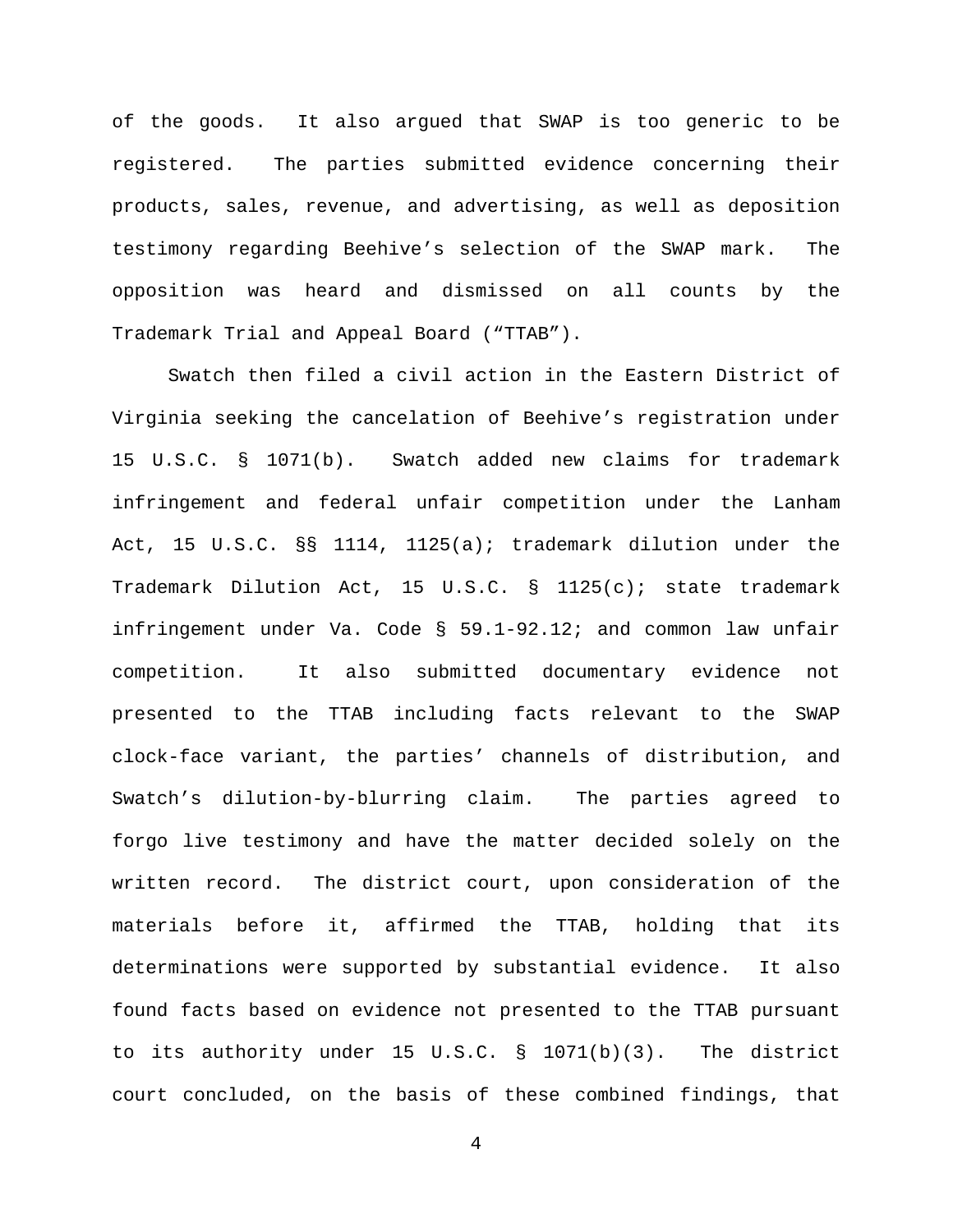there was no likelihood of confusion between the two marks and no likelihood that SWAP would dilute SWATCH. It dismissed Swatch's infringement and unfair competition claims as a matter of law. It also concluded that Beehive's mark is registrable because it is not merely descriptive. This appeal followed.

#### II.

On appeal, we review the district court's factual findings for clear error and its legal conclusions de novo. Likelihood of confusion is an "inherently factual issue," and we "review[] district court determinations regarding [it] under a clearly erroneous standard." Petro Shopping Ctrs., L.P. v. James River Petroleum Inc., 130 F.3d 88, 91-92 (4th Cir. 1997). The strength of a mark and whether it is capable of being registered are also questions of fact that we review for clear error. Pizzeria Uno Corp. v. Temple, 747 F.2d 1522, 1533 (4th Cir. 1984). We have yet to provide definitive guidance as to how dilution claims should be reviewed because the Trademark Dilution Revision Act, 15 U.S.C. § 1125(c) ("TDRA"),<sup>[4](#page-4-0)</sup> is a recent enactment. However, likelihood of dilution, like likelihood of confusion, is a fact-intensive inquiry, so the appropriate

<span id="page-4-0"></span> $4$  Pub. L. No. 109-312, 120 Stat. 1730 (2006). The original act required proof of actual dilution and actual economic harm. Louis Vuitton Malletier, 507 F.3d 252, 264 n.2 (4th Cir. 2007).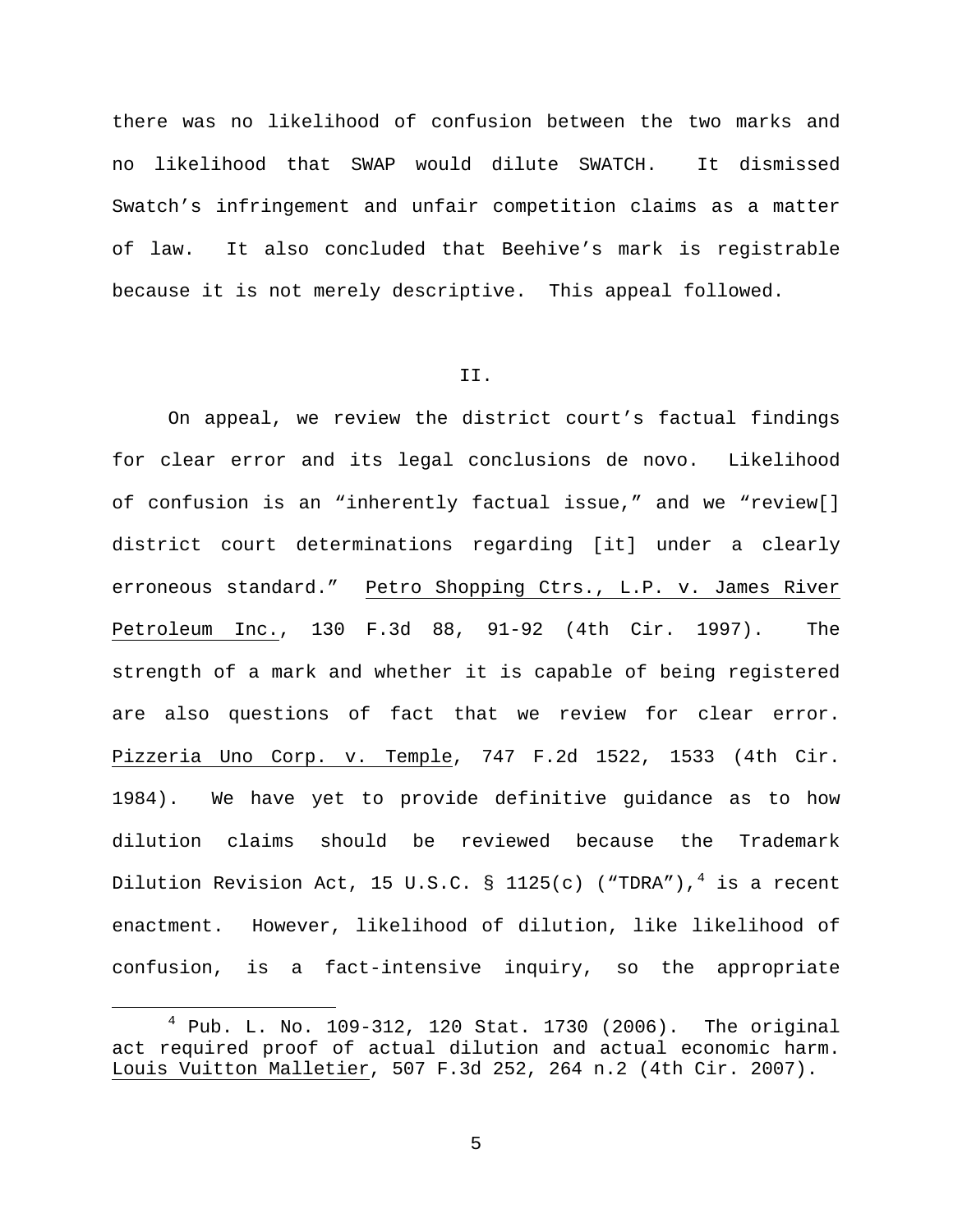standard of review is clear error. Cf. Louis Vuitton Malletier S.A. v. Haute Diggity Dog, LLC, 507 F.3d 252, 264-65 (4th Cir. 2007) (reciting multifactor factual tests for determining the likelihood of dilution, including proving the fame of the plaintiff mark and the likelihood that an association between two marks will impair the distinctiveness of the plaintiff  $mark)$ .<sup>[5](#page-5-0)</sup>

#### III.

#### A.

Section § 1071(b) of Title 15 of the United States Code permits a party in a trademark suit to initiate a civil action in the place of an appeal of the TTAB's determination to the Federal Circuit. 15 U.S.C. § 1071(b)(1). A brief description of the procedural features of § 1071(b) is helpful to our analysis.

In a § 1071(b) action, the district court reviews the record de novo and acts as the finder of fact. Durox Co. v. Duron Paint Mfg. Co., 320 F.2d 882, 883-84 (4th Cir. 1963). The

<span id="page-5-0"></span> <sup>5</sup> Our only other published case deciding the question of dilution under the TDRA was in the posture of a summary judgment and was therefore reviewed de novo. Rosetta Stone Ltd. v. Google, Inc., 676 F.3d 144 (4th Cir. 2012). However in our unpublished decision in Super Duper, Inc. v. Mattel, Inc., we explicitly stated that the elements of the TDRA analysis are factual determinations. 382 F. App'x 308, 314 (4th Cir. 2010).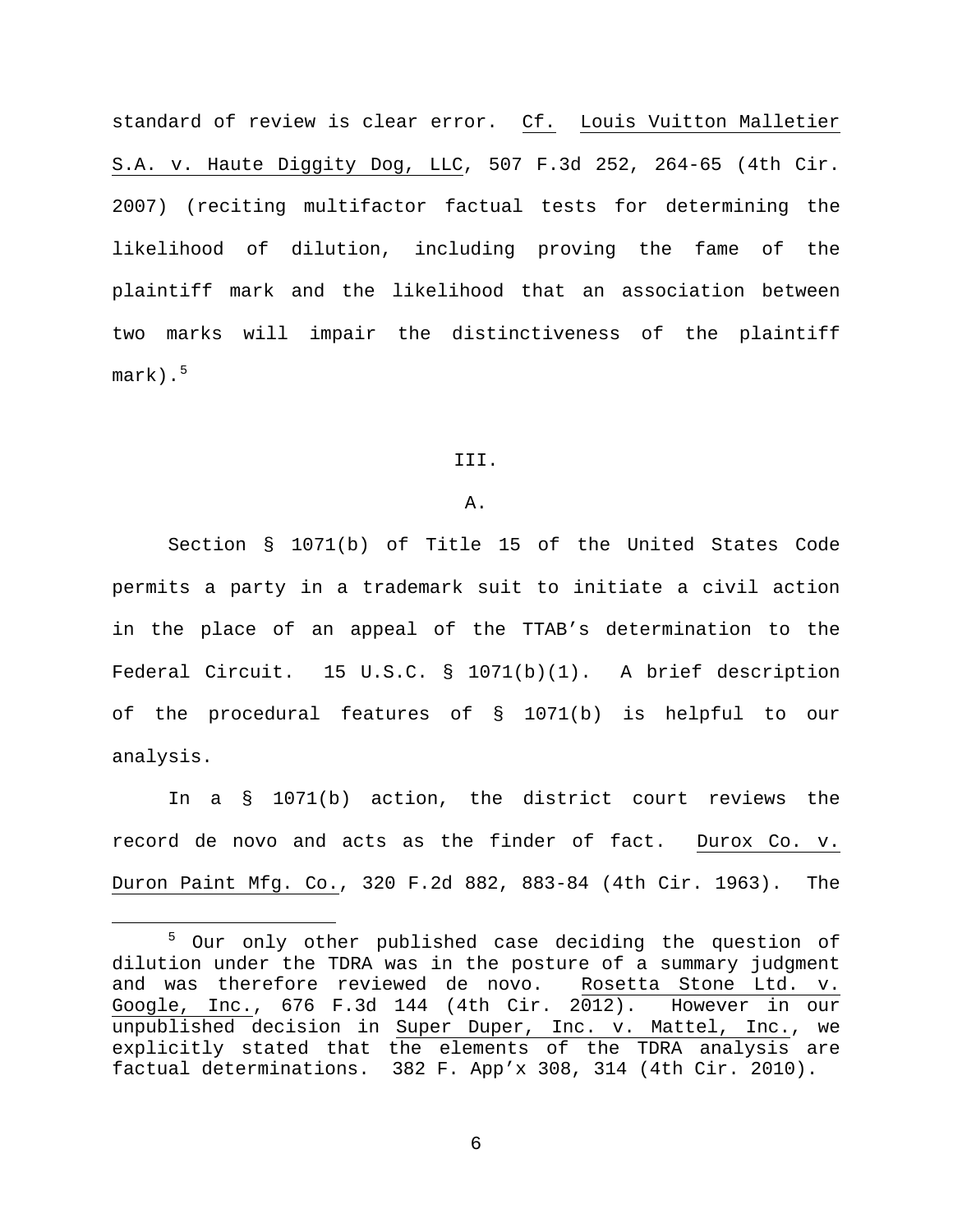district court has authority independent of the PTO to grant or cancel registrations and to decide any related matters such as infringement and unfair competition claims. 15 U.S.C. § 1071(b)(1). The district court must admit the PTO record if a party so moves, and if admitted, the record "shall have the same effect as if originally taken and produced in the suit." Id. at § 1071(b)(3). Whether or not the record is admitted, the parties have an unrestricted right to submit further evidence as long as it is admissible under the Federal Rules of Evidence and Civil Procedure. Id.; see also Kappos v. Hyatt, 132 S. Ct. 1690, 1700 (2012) (interpreting § 1071(b)'s patent parallel, 35 U.S.C. § 145).

Kappos is the primary case interpreting the patent and trademark civil action statutes. In Kappos, the PTO argued that in a § 145 proceeding where new evidence is admitted, the district court should defer to its findings, and "should overturn the PTO's factual findings only if the new evidence clearly establishes that the agency erred." 132 S. Ct. 1690, 1695-96 (2012). The Supreme Court rejected the PTO's premise that a § 145 suit "creates a special proceeding that is distinct from a typical civil suit filed in federal district court," id. at 1696, and adopted the Federal Circuit's position that "where new evidence is presented to the district court on a disputed fact question, a de novo finding will be necessary to take such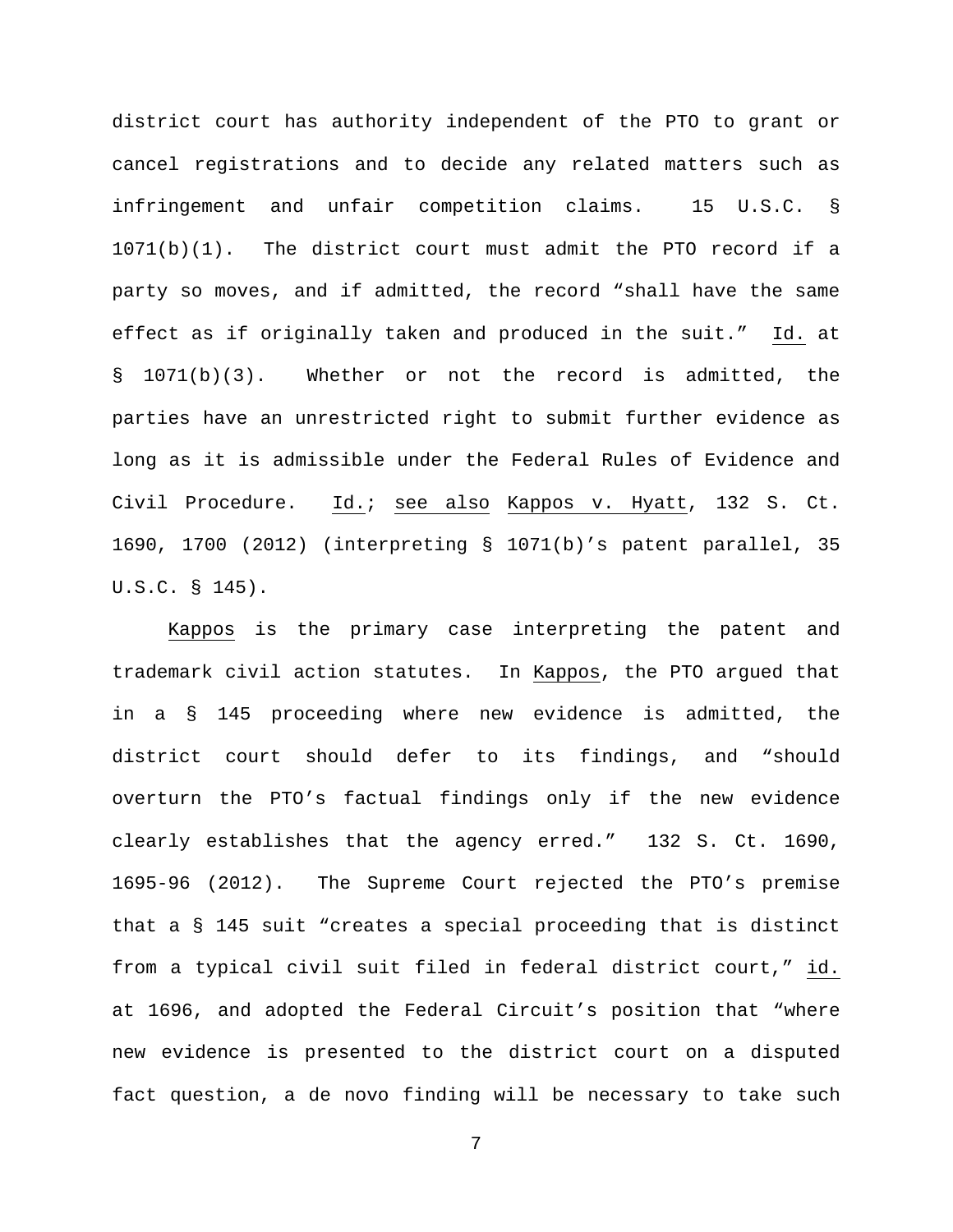evidence into account together with the evidence before the board." Id. at 1700 (quoting Fregeau v. Mossinghoff, 776 F.2d 1034, 1038 (Fed. Cir. 1985)). It held that the district court "does not act as the 'reviewing court' envisioned by the APA," because the court must determine, among other things, "how the new evidence comports with the existing administrative record," and "as a logical matter [it] can only make [this] determination[] de novo because it is the first tribunal to hear the evidence." Id. at 1696, 1700.

Kappos also explicitly defines the only situation where consideration of the TTAB decision is permitted. The Court adopted the Federal Circuit's rule that "the district court may, in its discretion, 'consider the proceedings before and findings of the Patent Office in deciding what weight to afford an applicant's newly-admitted evidence.'" Id. at 1700 (quoting <u>Hyatt v. Kappos</u>, [6](#page-7-0)25 F.3d 1320, 1335 (Fed. Cir. 2010)).<sup>6</sup> In sum,

<span id="page-7-0"></span> $6$  Although it is not obvious from  $Kappos$  exactly what this means, it is explained quite clearly in Hyatt, the underlying Federal Circuit decision. The Federal Circuit permits district courts to give "less weight to evidence whose reliability is impacted by an applicant's failure, without explanation, to provide it to the Patent Office." Hyatt, 625 F.3d at 1335. A district court may, but is not required to, review the PTO proceedings and give new evidence less weight if "the facts of a particular case cast suspicion on the new evidence that an<br>applicant failed to introduce before the [PTO]." Id. The applicant failed to introduce before the [PTO]." Id. The district court did not find that Swatch improperly withheld evidence, and Kappos seems to prohibit any other reliance on the TTAB's findings and conclusions.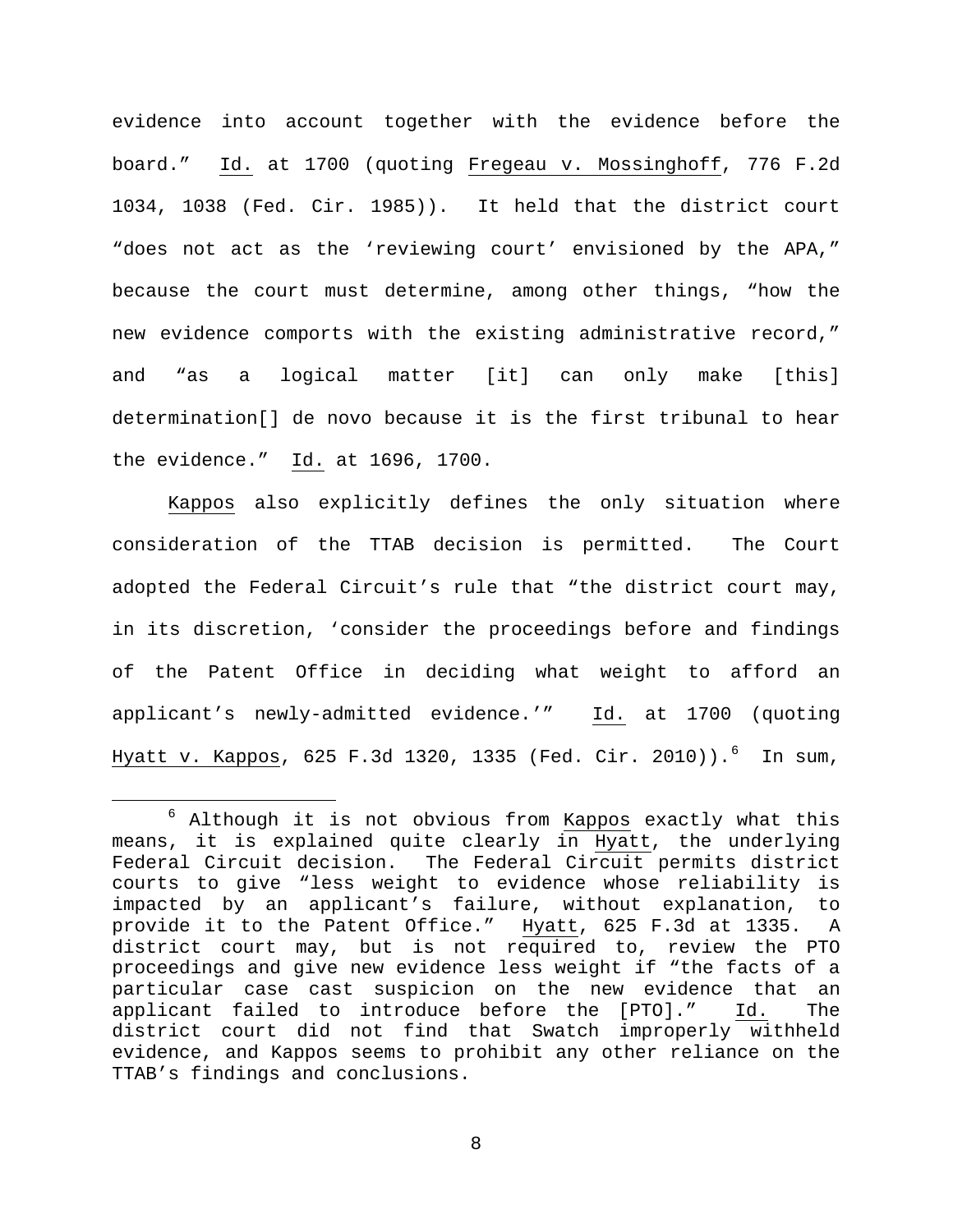where new evidence is submitted, de novo review of the entire record is required because the district court "cannot meaningfully defer to the PTO's factual findings if the PTO considered a different set of facts." Id.

B.

We are constrained to conclude that the standard of review articulated by the district court is erroneous. Its statement that in a § 1071(b) proceeding it sits in a "dual capacity" and applies a "unique standard of review," acting in part as an appellate body, is in tension with the statute and directly conflicts with the requirements of Kappos. Swatch, S.A. v. Beehive Wholesale, L.L.C., 888 F. Supp. 2d 738, 745 (E.D. Va. 2012).

However, it is not clear from the record that the district court did in fact improperly defer to the factual findings of the TTAB, and remand is therefore unnecessary. As an initial matter, the district court properly reviewed Swatch's dilutionby-blurring claim entirely de novo because the TTAB did not address it on the merits. Swatch, 888 F. Supp. 2d at 756 n.15. The district court also decided Swatch's trademark infringement and unfair competition claims, which were not before the TTAB, de novo. Although the district court stated that it would apply an impermissible hybrid review to its likelihood of confusion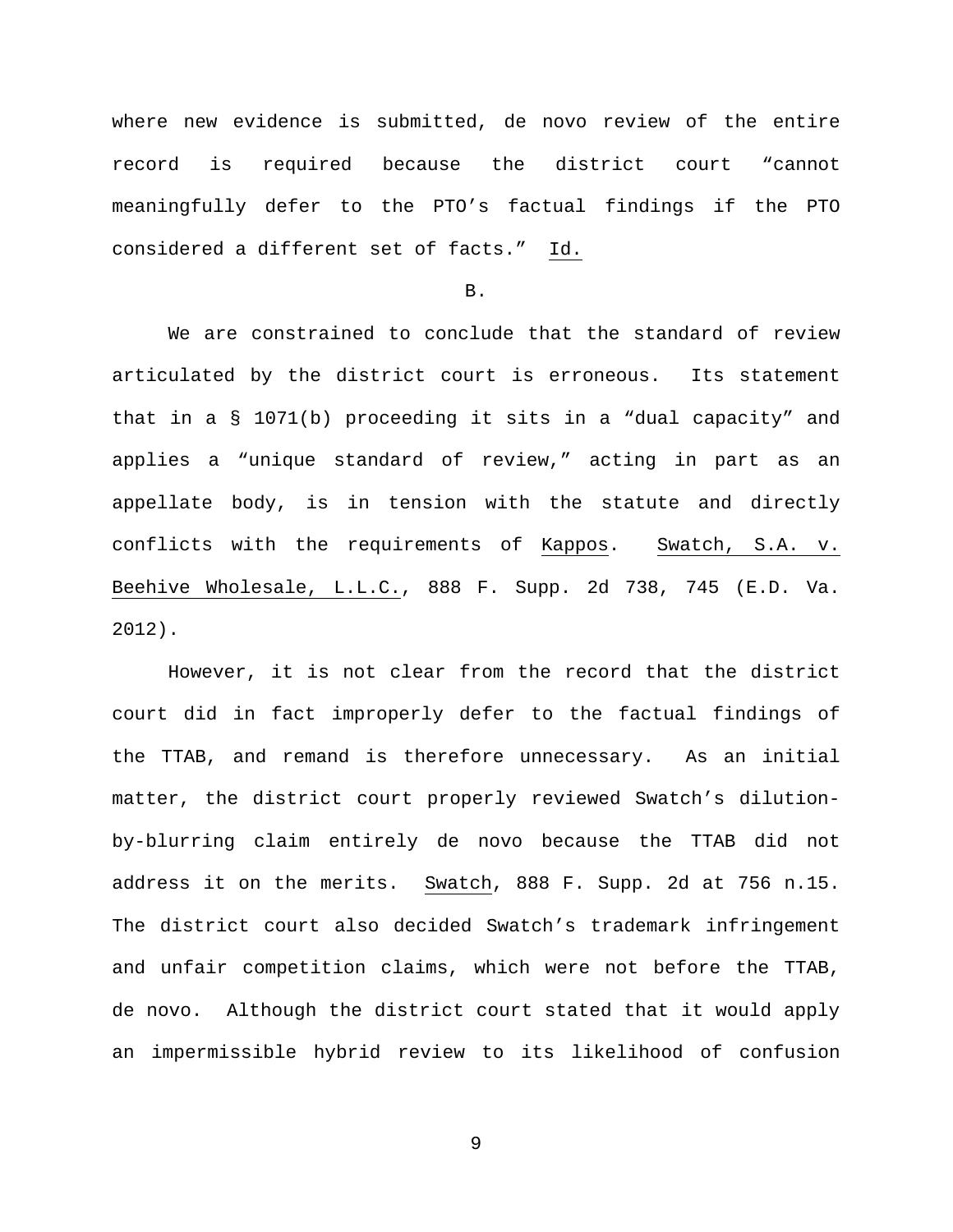and strength-of-the-mark analyses, there are more than sufficient facts recited in its opinion to support its findings.

1.

The district court affirmed the TTAB's finding that SWAP is not merely descriptive and found on a de novo review of newly submitted evidence that SWAP was suggestive and not merely descriptive. Although the district court stated that it was deferring to the TTAB's findings on the administrative record, it also stated that it undertook "de novo review of the Swap's registerability to account for new evidence," as required by the statute. Id. at 760. While it is not clear exactly what standard of review the district court applied, it appears that it made sufficient factual findings of its own to justify a holding that SWAP is in fact suggestive and not descriptive.

Because of the nature of the strength-of-the-mark inquiry, the district court's possible failure to reexamine all of the evidence de novo does not have a substantial effect on its analysis. Marks are divided into four categories of distinctiveness. George & Co., LLC v. Imagination Entertainment Ltd., 575 F.3d 383, 393-94 (4th Cir. 2009). The second and third categories, suggestive and descriptive marks, are at issue here. Suggestive marks are "inherently distinctive." Id. They "do not describe a product's features but merely suggest[] them," and are therefore entitled to trademark protection. Id.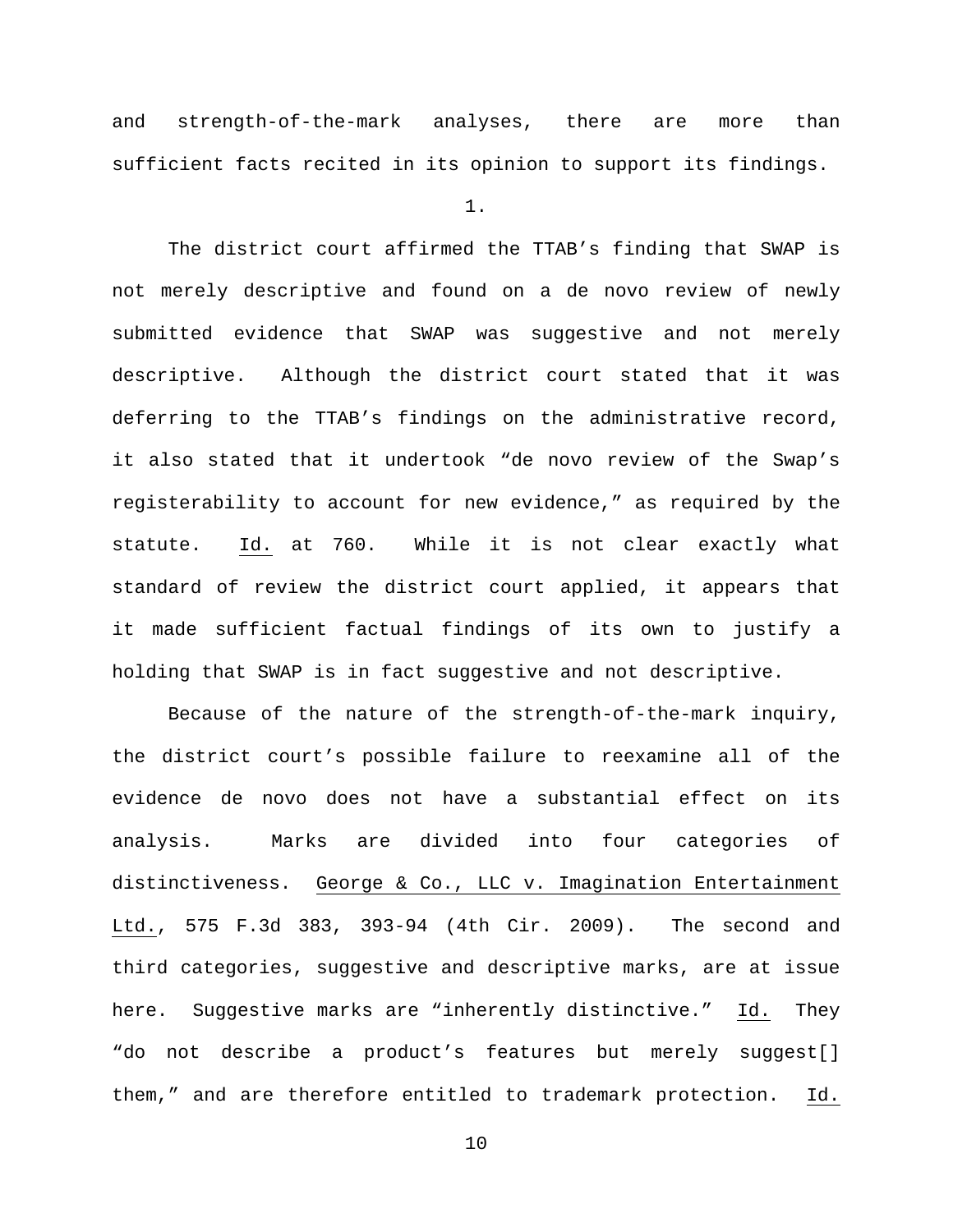A descriptive mark "define[s] a particular characteristic of the product in a way that does not require any exercise of the imagination." Id. It is thus not entitled to protection unless it has acquired a secondary meaning. Id.

The question before the district court was whether SWAP is merely descriptive of a feature of Beehive's products, specifically the interchangeability of its watch parts. While we have recognized that it is often difficult to categorize suggestive versus descriptive marks, it is nevertheless an objective factual matter to be decided by the trier of fact based on the meaning of a mark and the attributes of the accompanying product. Because the central distinction is whether or not the mark imparts information about the goods directly, id., it is difficult to see what evidence outside of the mark and the attributes of the product could be of assistance to the court.<sup>[7](#page-10-0)</sup>

<span id="page-10-0"></span> <sup>7</sup> Our precedent supports this position. Although we have considered outside evidence of distinctiveness in the past, it is generally evidence of the meaning of the mark, or evidence that a descriptive mark has acquired secondary meaning, neither of which are at issue here. E.g., U.S. Search, LLC v. U.S. Search.com, Inc., 300 F.3d 517, 524-25 (4th Cir. 2002) (determining the meaning of "search" using web pages, media references, and recruiting materials, and determining if "U.S. Search" had acquired secondary meaning based on a fact-intensive six-factor inquiry).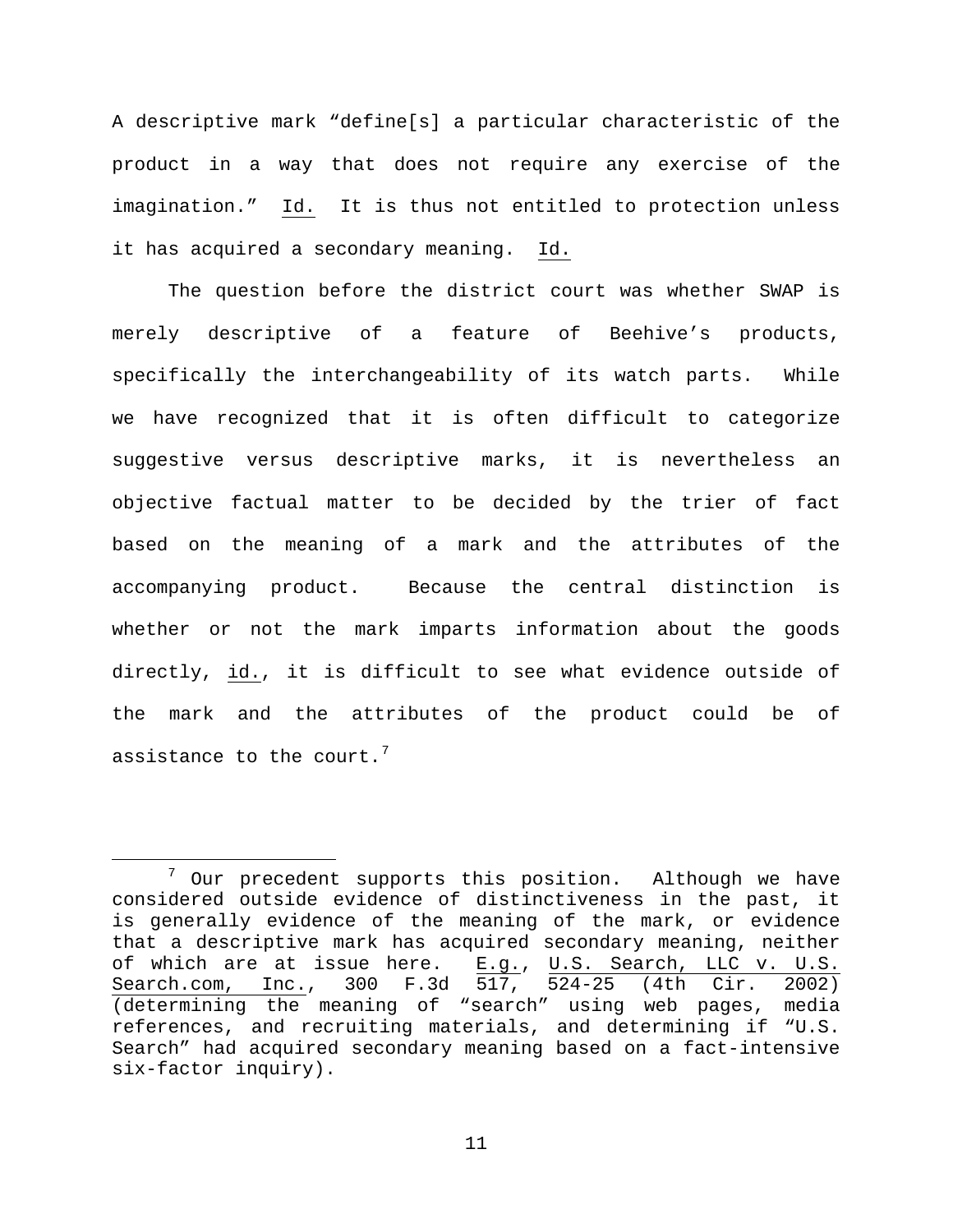For this reason, we find that even if the district court considered only the newly adduced evidence de novo, it found facts sufficient to support its finding that SWAP is not merely descriptive. The district court found, based on the new advertisements Swatch submitted, that SWAP was suggestive because merely showing the mark and the product together would be insufficient to convey its attributes. While a merely descriptive mark could be used in this manner, "[e]xplaining the function of [Beehive's] product requires a further leap." Swatch, 888 F. Supp. 2d at 760. The court found that individuals, even retail professionals familiar with the products, <sup>[8](#page-11-0)</sup> had to "exercise some imagination to connect 'SWAP' with the function of Beehive's watches," as evidenced by diagrams on Beehive's advertisements that "not only add[] arrows but adorn[] 'SWAP' with the word 'it!'" Id.

<span id="page-11-0"></span> $8$  Swatch contends on appeal that the district court erred by failing to consider the descriptiveness of the mark as it would appear to a consumer aware of the specific nature of the goods. This argument is meritless. First, the court's opinion clearly indicates that it evaluated the mark as it would appear to "Beehive's wholesaler customers," who are undoubtedly familiar with its goods. Swatch, 888 F. Supp. 2d at 760. Second, while we have previously held that "the distinctiveness of a mark is measured in connection with the particular goods or services that are being offered," we have not required that the goods be defined with the degree of specificity Swatch desires. U.S. Search, LLC v. U.S. Search.com, Inc., 300 F.3d 517, 524 (4th Cir. 2002); id. (citing as hypothetical examples of "particular goods" generic sellers such as "a shop that sells diamonds,... a furniture polish company, and ... an applesauce cannery.")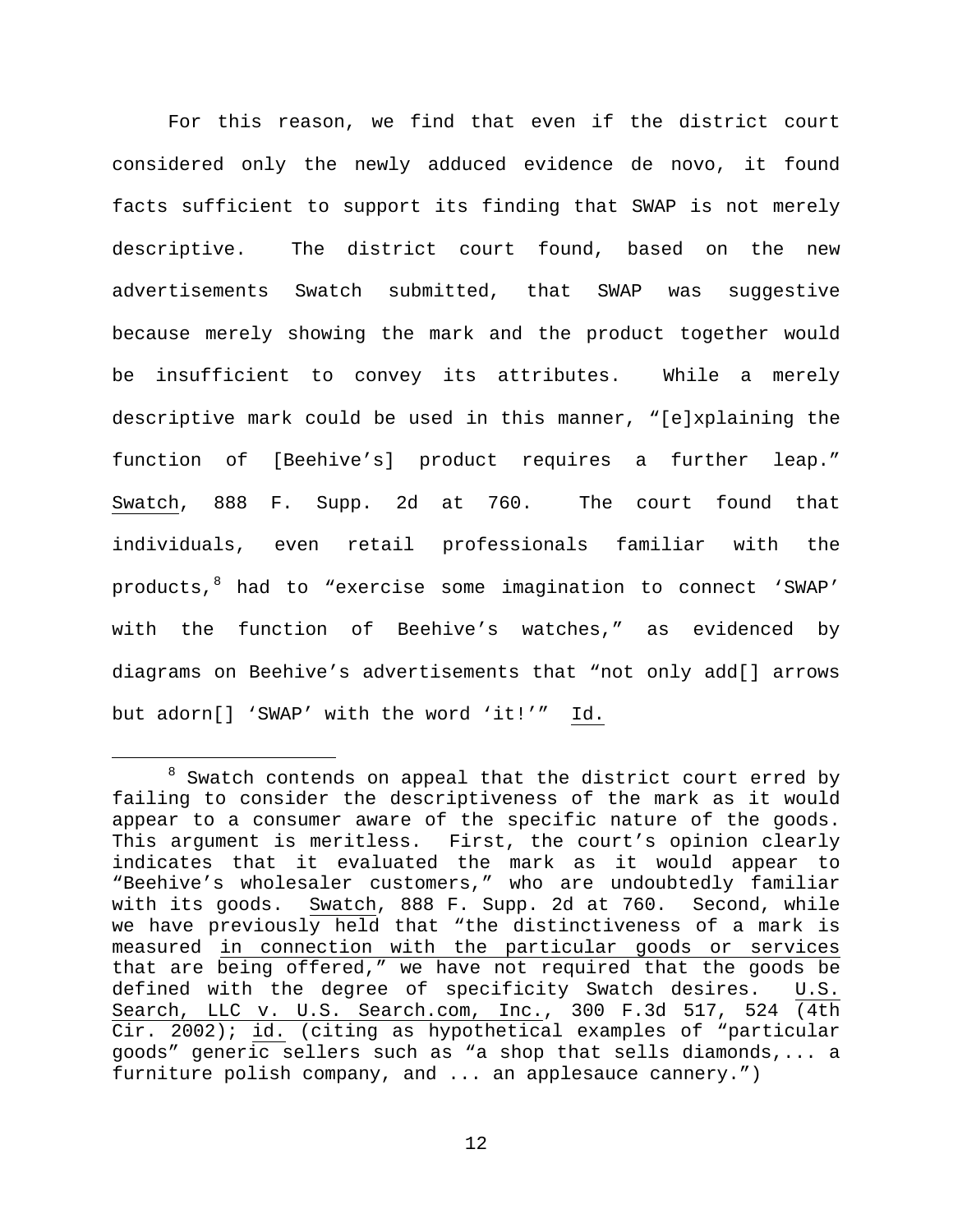We find no error in these determinations, and Swatch's arguments on this point are unavailing. Aside from its conclusory assertions that SWAP describes the interchangeability feature of Beehive's watches, Swatch primarily argues that the district court erred by failing to credit admissions by Beehive's executives that SWAP is descriptive. For purposes of this analysis the district court's treatment of these statements does not matter. As noted above, descriptiveness is an objective determination that the district court makes on the basis of the meaning of a mark and the features of any associated products. For this reason, the opinion of a witness, particularly a lay witness, that a mark is descriptive rather than suggestive can be of no assistance.

# 2.

The district court found that there was no likelihood of confusion between SWATCH and SWAP. Swatch argues on appeal that the district court erred because SWAP is so similar to SWATCH that customers are likely to be confused about the origin of Beehive's products. Although the district court did improperly review TTAB determinations for substantial evidence in some instances, because it was presented with different evidence and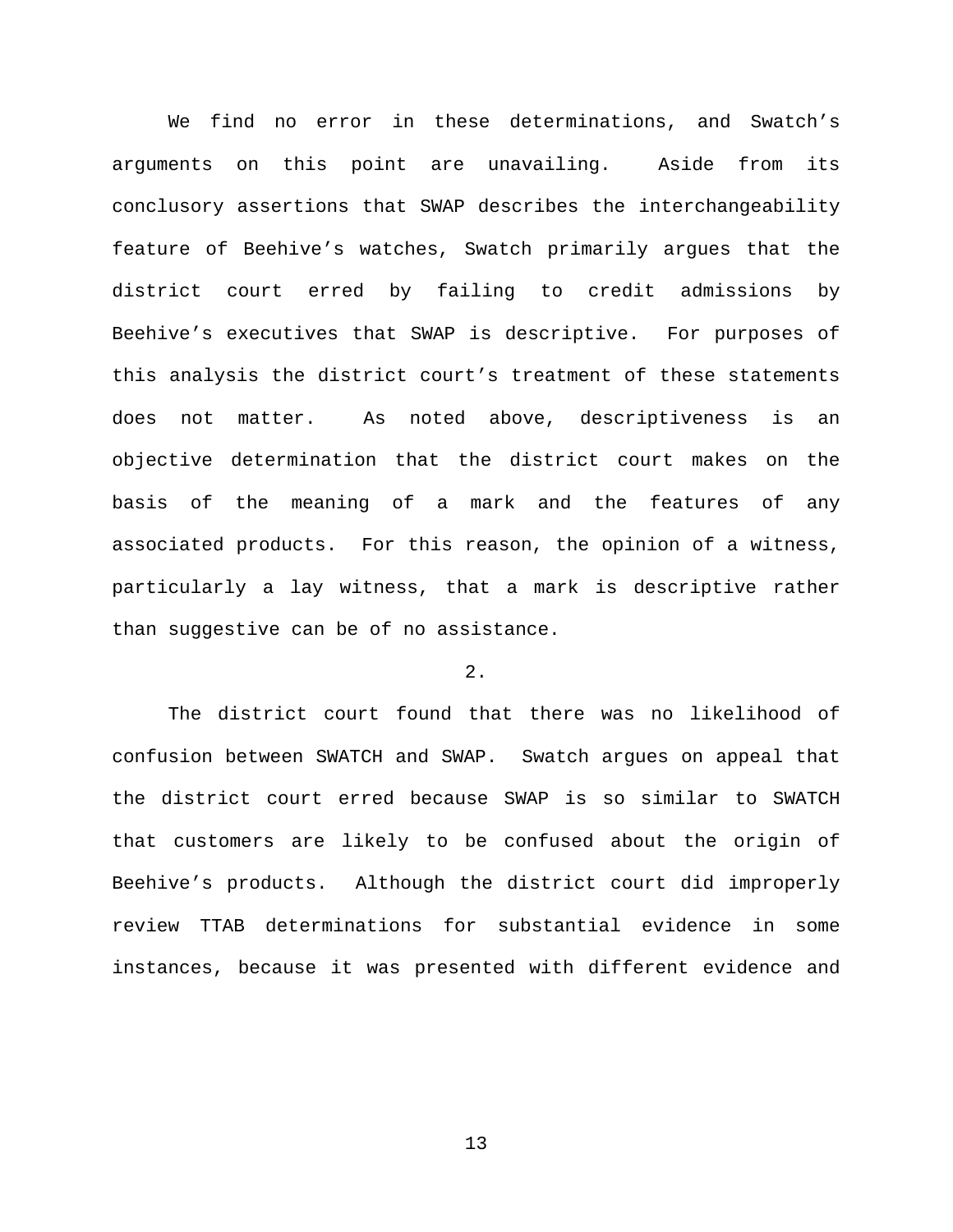applied a test with different factors from the TTAB,  $9$  the court made sufficient de novo determinations to support its finding.

To demonstrate a likelihood of confusion, Swatch must prove both that it has a valid and protectable mark, an element that Beehive concedes in this case, and that Beehive's use of SWAP creates a likelihood of confusion. Petro Shopping Ctrs., 130 F.3d at 91. Likelihood of confusion is an "inherently factual issue." Id. at 92.

A likelihood of confusion exists between two marks if "the defendant's actual practice is likely to produce confusion in the minds of consumers about the origin of the goods or services in question." CareFirst of Maryland, Inc. v. First Care, P.C., 434 F.3d 263, 267 (4th Cir. 2006) (quoting KP Permanent Make-Up, Inc. v. Lasting Impression I, Inc., 543 U.S. 111, 117 (2004)). To determine if there is a likelihood of confusion between two marks, we consider nine non-exclusive and non-mandatory factors:

(1) the strength or distinctiveness of the plaintiff's mark as actually used in the marketplace; (2) the similarity of the two marks to consumers; (3) the similarity of the goods or services that the marks identify; (4) the similarity of the facilities used by the markholders; (5) the similarity of advertising used by the markholders; (6) the defendant's intent; (7) actual confusion; (8) the quality of the

<span id="page-13-0"></span><sup>&</sup>lt;sup>9</sup> The TTAB follows the Court of Customs and Patent Appeals' (predecessor to the Federal Circuit) thirteen factor DuPont test for likelihood of confusion. In re E.I. DuPont de Nemours & Co., 476 F.2d 1357 (C.C.P.A. 1973).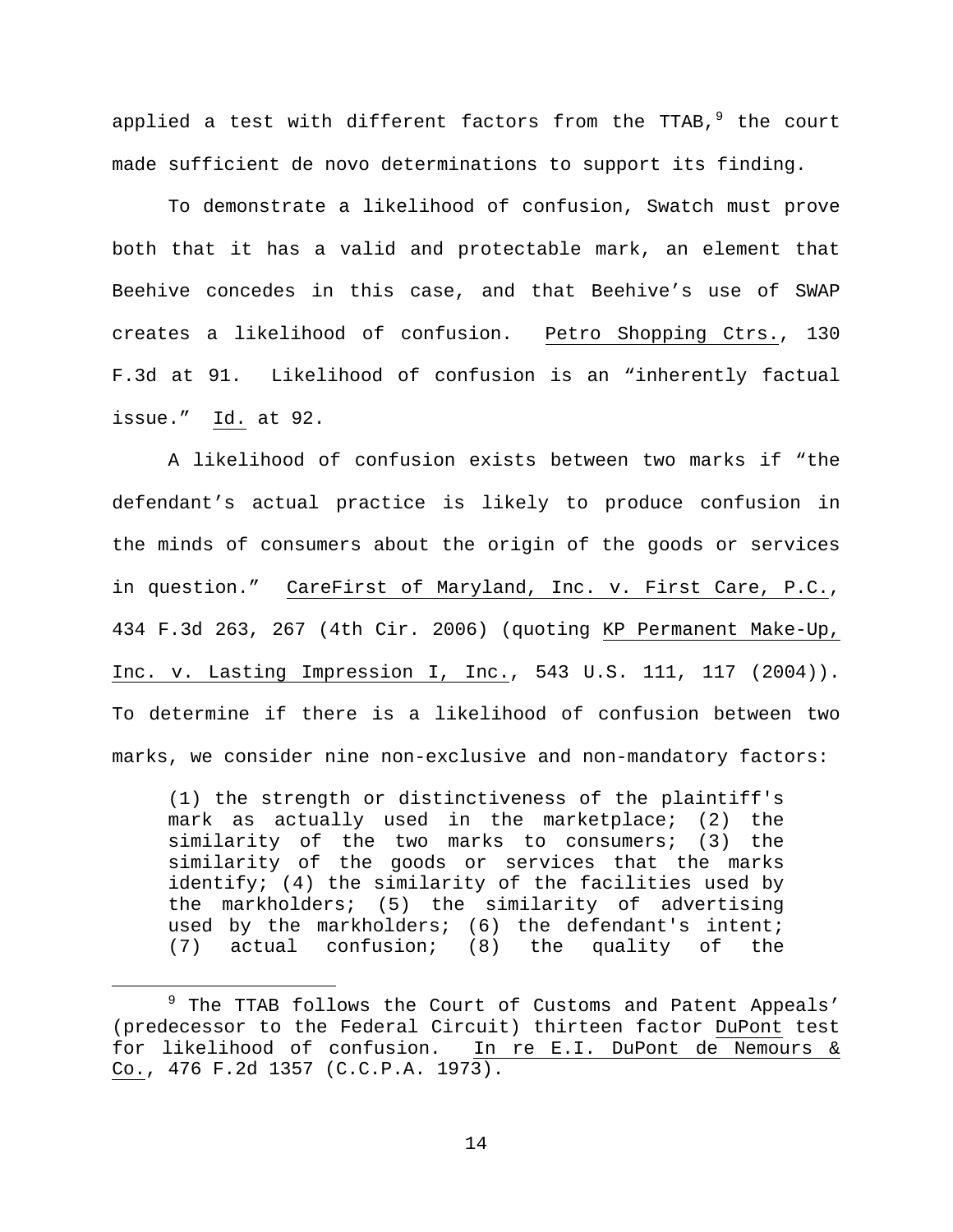defendant's product; and (9) the sophistication of the consuming public.

George & Co., 575 F.3d at 393. These nine factors serve as a guide rather than "a rigid formula for infringement"; they are not all of equal importance and not all factors are relevant in every case.  $Id.^{10}$  $Id.^{10}$  $Id.^{10}$ 

The parties agree on appeal that the first and third factors weigh in favor of Swatch. The district court found, however, that the other factors weigh heavily against a likelihood of confusion.

First, the district court determined under the second factor that SWATCH and SWAP are not confusingly similar. The court stated that it "agree[d]" with the TTAB that the marks themselves were dissimilar in sight, sound, and meaning and that the TTAB's finding was therefore supported by substantial

<span id="page-14-0"></span> $10$  For example, in this case the district court properly declined to consider the eighth and ninth factors in the George & Co. analysis. Factor eight, the quality of the defendant's product, "is most appropriate in situations involving the production of cheap copies or knockoffs of a competitor's trademark-protected goods." Sara Lee Corp. v. Kayser-Roth Corp., 81 F.3d 455, 467 (4th Cir. 1996). Despite Swatch's assertions that Beehive's products are both similar to its products and sold at a lower price point, there is no evidence that Beehive's products are "markedly inferior" and rely heavily on similarity to Swatch's products "to generate undeserved<br>sales." Id. As for factor nine, in the typical case, buyer As for factor nine, in the typical case, buyer sophistication is only considered "when the relevant market is not the public at-large." Id. The record clearly reflects that both parties hope and intend to sell their watches to as many consumers as possible without restriction.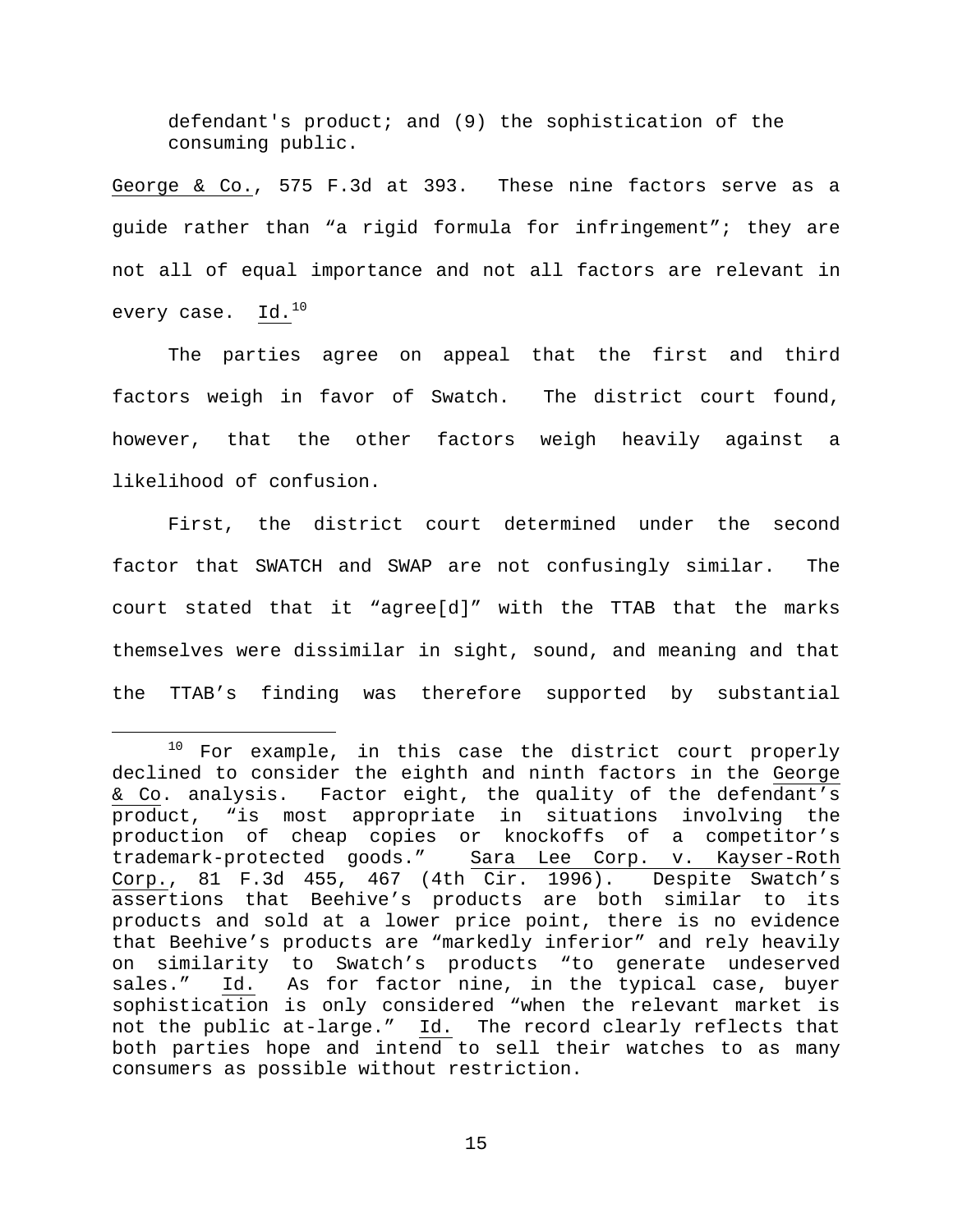evidence, implying impermissible deference. Swatch, 888 F. Supp. 2d at 750. However, in a practical sense, the district court could not have concluded that the TTAB's finding was supported by substantial evidence without performing a de novo review. It is clear from both the TTAB's and the district court's opinions that the only relevant evidence for this finding was the marks themselves and dictionary definitions of the words they contain. $11$  The district court clearly considered the marks themselves and the dictionary definitions, which appear in its opinion. Although the district court said it agreed with the TTAB, given the nature of the question before it there was little need for deference. It would be apparent to an average consumer that SWATCH and SWAP: 1) look different when written; 2) sound different when spoken; and 3) have completely different meanings in common usage.

Swatch argues that the district court erred because it should have focused on "SWA-" as the dominant portion of both marks. We compare whole words, not parts, see Sara Lee Corp. v. Kayser-Roth Corp., 81 F.3d 455, 465 (4th Cir. 1996), and generally use the phrase "dominant portion" to refer to the nongeneric words in multiword marks, see Lone Star Steakhouse &

<span id="page-15-0"></span> $11$  Swatch submitted the American Heritage College Dictionary definitions for "swap" and "swatch" to the TTAB.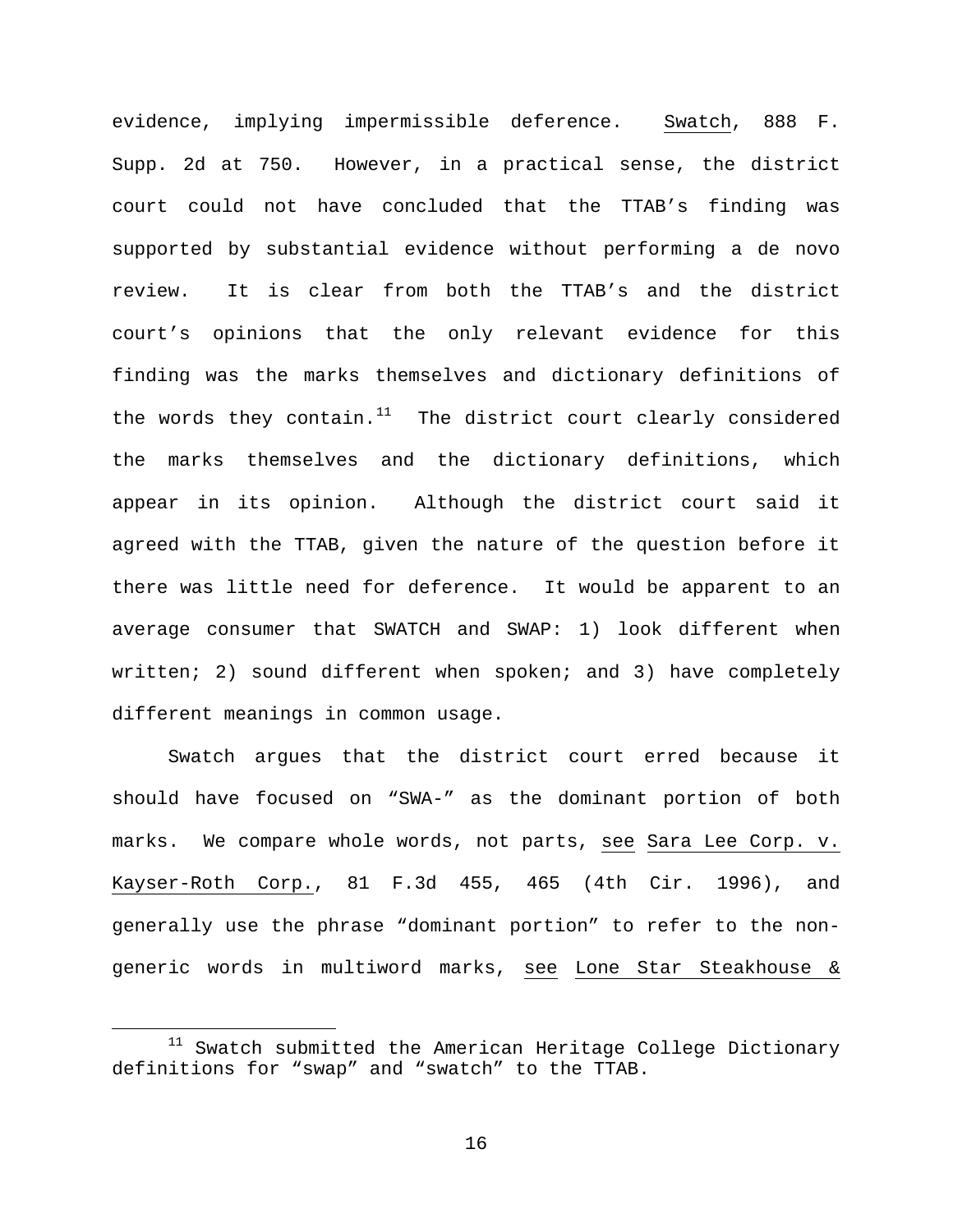Saloon, Inc. v. Alpha of Virginia, Inc., 43 F.3d 922, 936 (4th Cir. 1995) (identifying "Lone Star" as the dominant portion of the "Lone Star Steakhouse & Saloon" and "Lone Star Grill" marks). Therefore the district court correctly considered the similarities between SWAP and SWATCH as whole words and did not err in finding that the stylized marks are dissimilar.<sup>[12](#page-16-0)</sup>

Moreover, the district court explicitly determined de novo that the marks were dissimilar as they generally appear in commerce. Swatch, 888 F. Supp 2d at 751. The appearance of the mark in commerce is the relevant inquiry under our precedent. Anheuser-Busch, Inc. v. L & L Wings, Inc., 962 F.2d 316, 319 (holding that to determine if the use of a mark creates a likelihood of confusion with a protected trademark "we must examine the allegedly infringing use in the context in which it is seen by the ordinary consumer.")

The district court correctly noted that accompaniments to marks and the manner in which they are presented in connection with goods can significantly reduce the likelihood of confusion between similar marks. See CareFirst, 434 F.3d at 271-72. It

<span id="page-16-0"></span> $12$  Swatch also argues, somewhat confusingly given its focus on "swa-", that we should consider as evidence of their similarity the fact that both full marks are sometimes accompanied by the word "watch." However, generic terms do not<br>aid our analysis. If one mark was accompanied by "watch" and If one mark was accompanied by "watch" and the other by "timepiece," we would not consider that to be evidence of dissimilarity.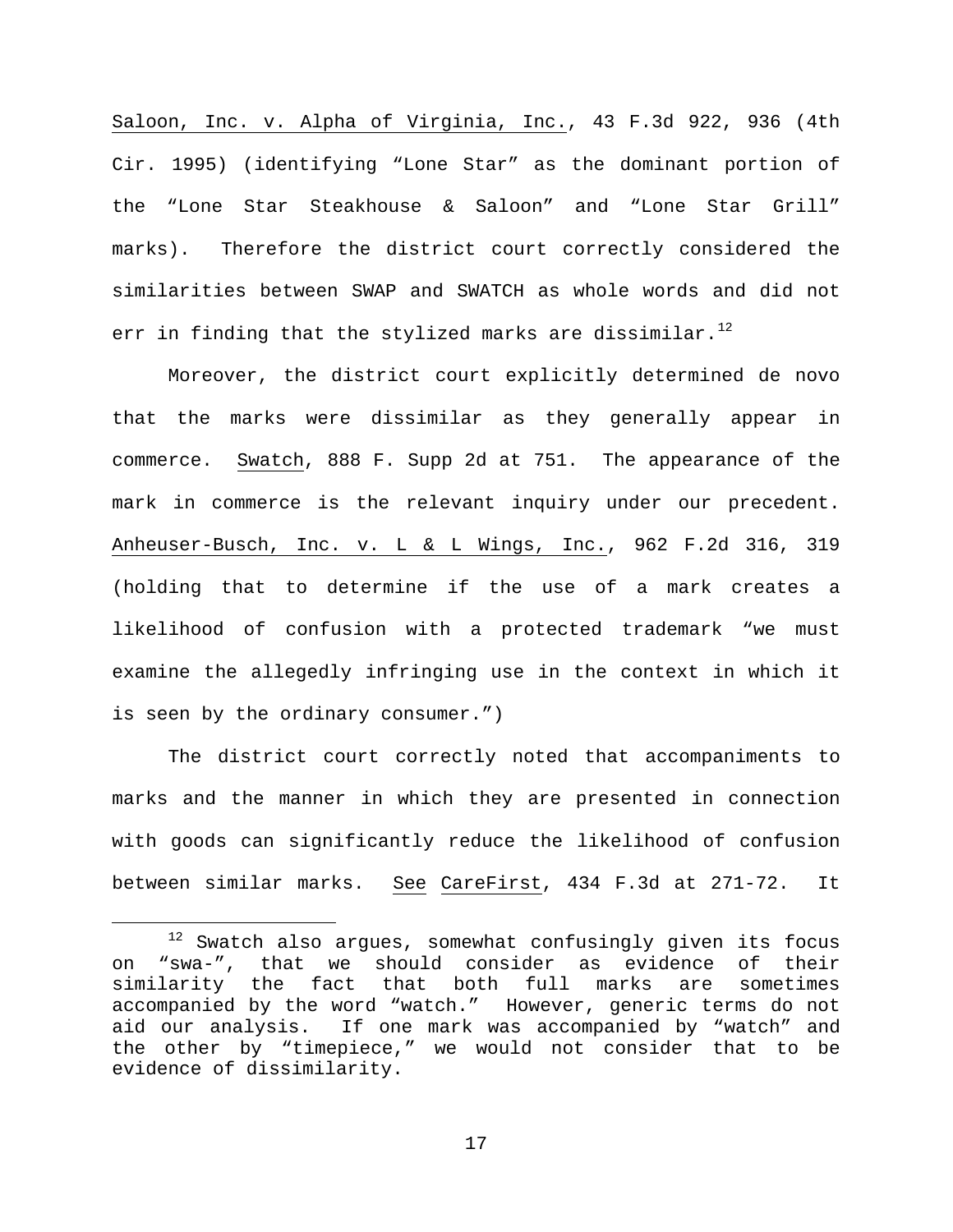found that SWATCH almost exclusively appears accompanied by a Swiss flag both on products and in advertisements, while SWAP is generally accompanied by the phrase "by Beehive." It also found that there was a substantial difference in the fonts used by the two marks. Swatch's argument that courts may only consider elements accompanying a mark when that mark is weak, while SWATCH was found to be strong, misstates our precedent. We have held only that disparate design elements are "most significant" when the mark claiming infringement is weak. Id. at 271. Its other argument, that the district court failed to consider the similar placement of SWATCH and SWAP on watch faces, is frivolous. There are a limited number of places that a mark can reasonably appear on a watch face, and, more importantly, most of Swatch's watch faces include the word "Swiss" while SWAP appears alone. The district court's finding of dissimilarity in commerce was therefore not erroneous.

The court also found on a de novo review of the evidence that the SWAP clock-face variant, which frequently appears on products and advertisements, did not create a likelihood of confusion. On appeal, Swatch repeats its argument that the clock-face variant, in which SWAP appears over the word "watch," and the lower curve of the "S" contains two clock hands, confuses consumers by indicating that they should read "S" and "watch" together. The district court did not err by finding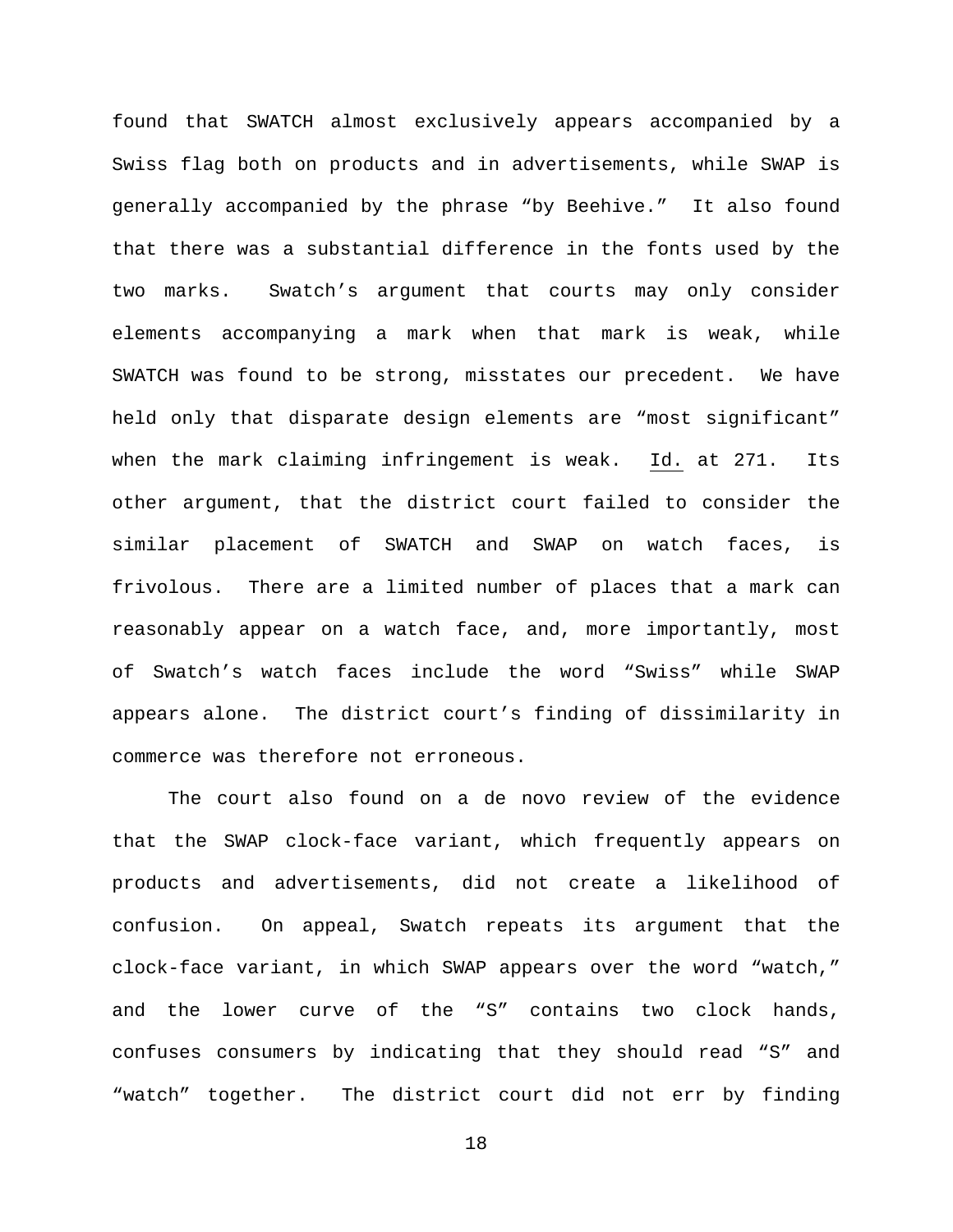this argument unpersuasive; the picture in the "S" curve is clearly intended to portray clock hands and not arrows connecting the two words. Therefore the district court did not err by finding that the clock-face variant of SWAP is not confusingly similar to SWATCH.

Finally, we have never held, as Swatch argues, that courts in this Circuit must apply a lower threshold for similarity of marks when the parties' products are more similar. Swatch has not advanced any argument that justifies the application of this rule when the similarity of the parties' products is already accounted for under the third factor of the analysis.

The district court properly made all of its findings under the fourth and fifth factors de novo. The TTAB did not find facts related to the similarity of Swatch's and Beehive's facilities because the relevant facts were not before it. Swatch, 888 F. Supp. 2d at 752 n.12. The TTAB did not find facts related to the similarity of Swatch's and Beehive's advertising because advertising is not a factor in the DuPont test. In re E.I. DuPont de Nemours & Co., 476 F.2d 1357, 1361 (C.C.P.A. 1973).

The district court found that the similarity of the parties' facilities gave "insignificant support" to Swatch because there are "basic differences between plaintiff's and defendant's modes of distributing their products." CareFirst,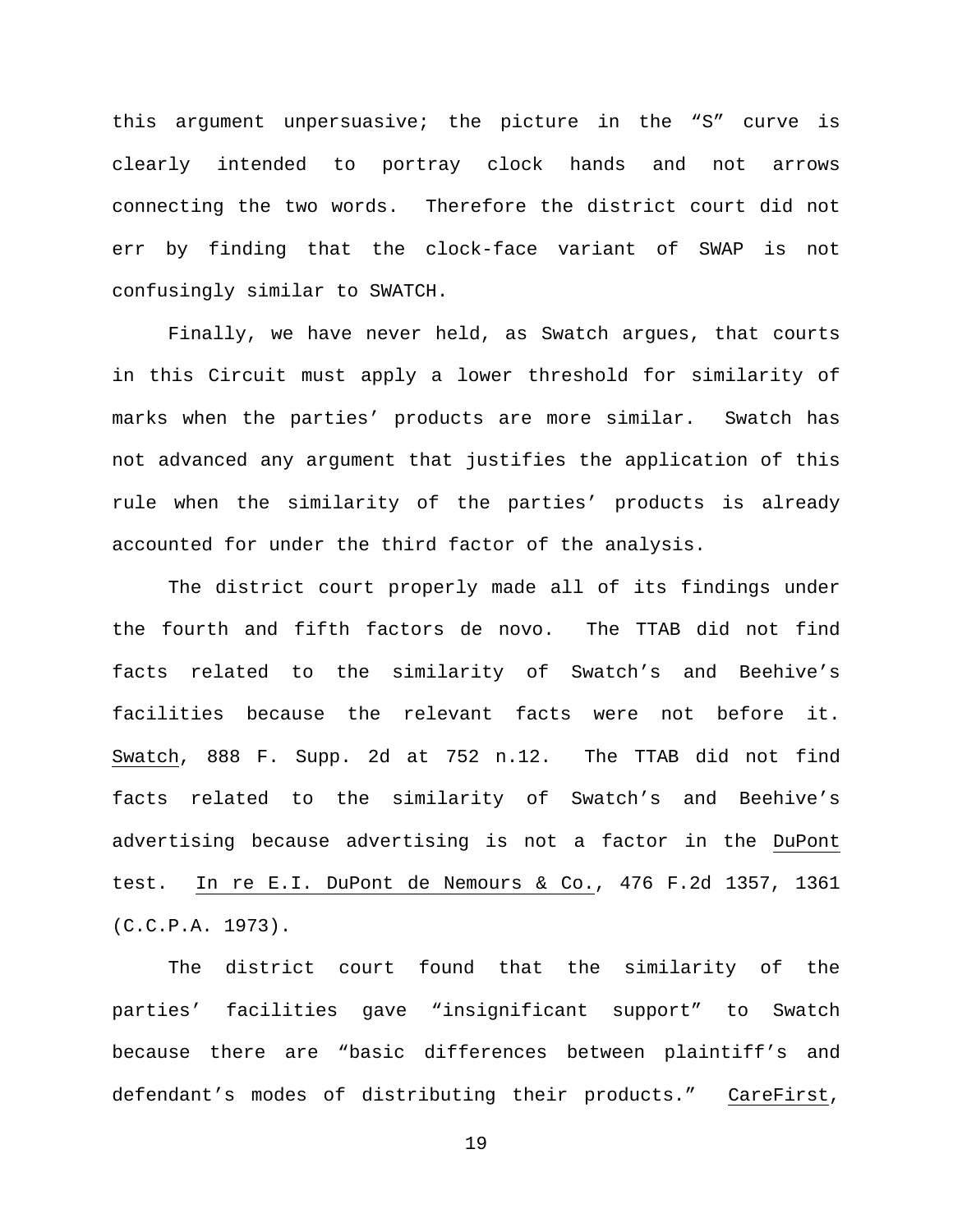434 F.3d at 273. Although the district court acknowledged some similarity, it found the overlap to be de minimis between Swatch, which sells primarily to end consumers in Swatch-brand stores and department stores, and Beehive, which is primarily a wholesaler selling to independent retail and gift stores and through trade shows. It found insignificant overlap in Swatch's minimal sales to gift and jewelry stores and Beehive's minimal department store sales. It found no evidence in the record that the parties' products had ever been sold in the same store, and found that both parties' internet sales were limited to their own brand websites. Swatch's attempts on appeal to distinguish the facts of this case from those of CareFirst and Louis Vuitton Malletier with conclusory assertions that Beehive's goods and channels of trade are identical to its own are unavailing. There is no error in the district court's finding that this factor is of no assistance to Swatch.

The district court found that Beehive's advertising is limited in scope and directed almost entirely toward wholesale customers through catalogues and appearances at trade shows. It found that Swatch advertises through television, magazines, social media, and a billboard in Times Square. The district court also found that neither party had purchased advertisements on the internet, and that the mere maintenance of a brand store on the internet does not constitute advertising. Swatch appears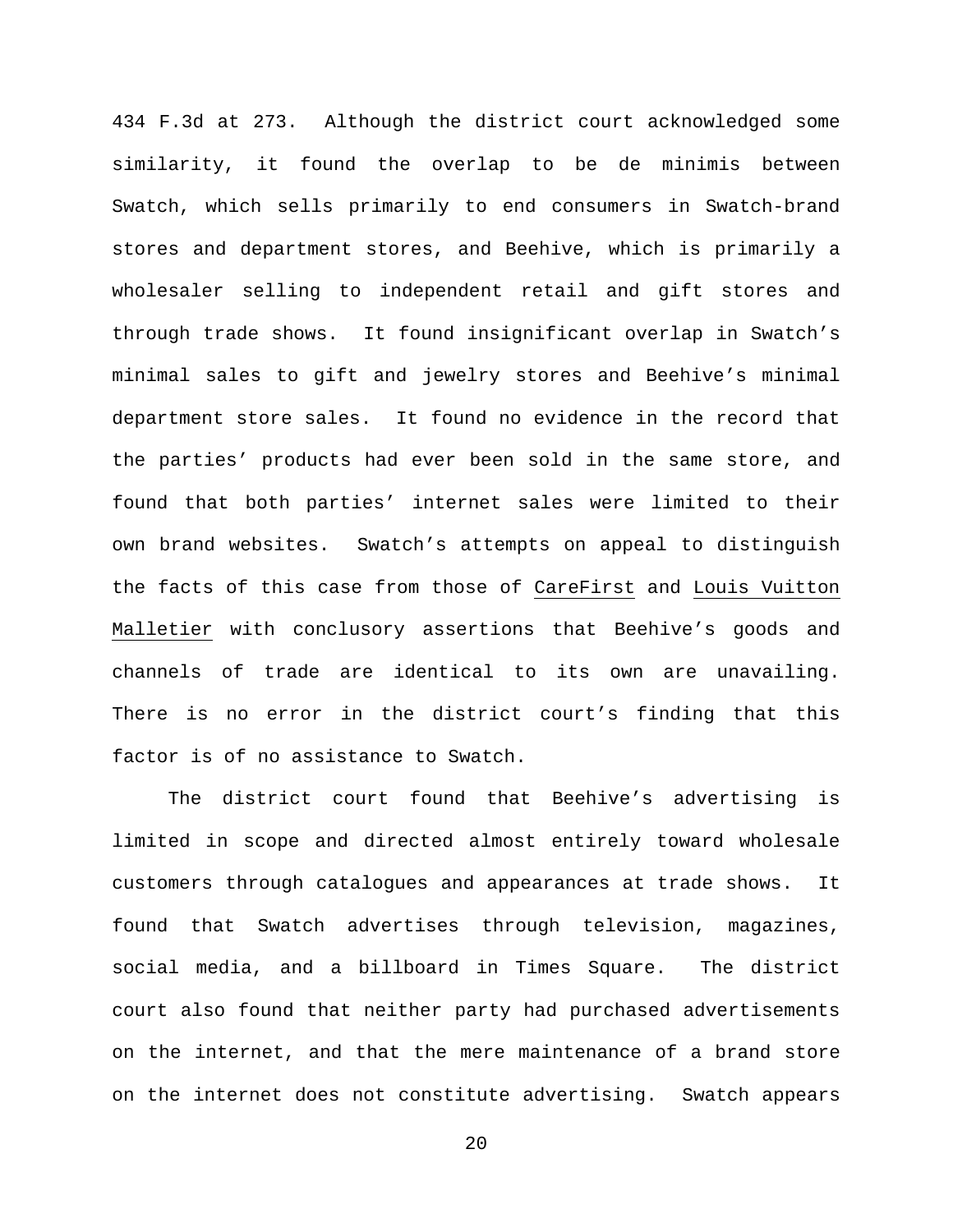to concede on appeal that there are substantial differences in its and Beehive's advertising but argues speculatively that Beehive might have reduced or changed its advertising as a result of Swatch's opposition to its trademark application. This contention finds no support in the record. The district court did not err by finding that the dissimilarity of the parties' advertising favored Beehive.

Although the district court improperly characterized its findings regarding the sixth factor, "'intent to confuse the buying public,'" as an affirmance of the TTAB, that characterization did not render its findings erroneous. George & Co., 575 F.3d at 397 (quoting Pizzeria Uno Corp., 747 F.2d at 1535). In support of its allegation that Beehive intended to mislead consumers, Swatch argued in its trial brief, as before the TTAB, only that 1) Beehive had prior knowledge of Swatch's mark, 2) Beehive failed to conduct a trademark dispute despite this knowledge, and 3) the marks are confusingly similar as they are used in commerce. $13$  We have already determined that the district court's finding of the dissimilarity of the marks in commerce was not erroneous. Although the district court states

<span id="page-20-0"></span><sup>&</sup>lt;sup>13</sup> Swatch argues for the first time on appeal that Beehive mimicked Swatch's product designs and that this serves as evidence of intent. This argument has been waived and is not properly before us. Moreover it is unsupported by the record.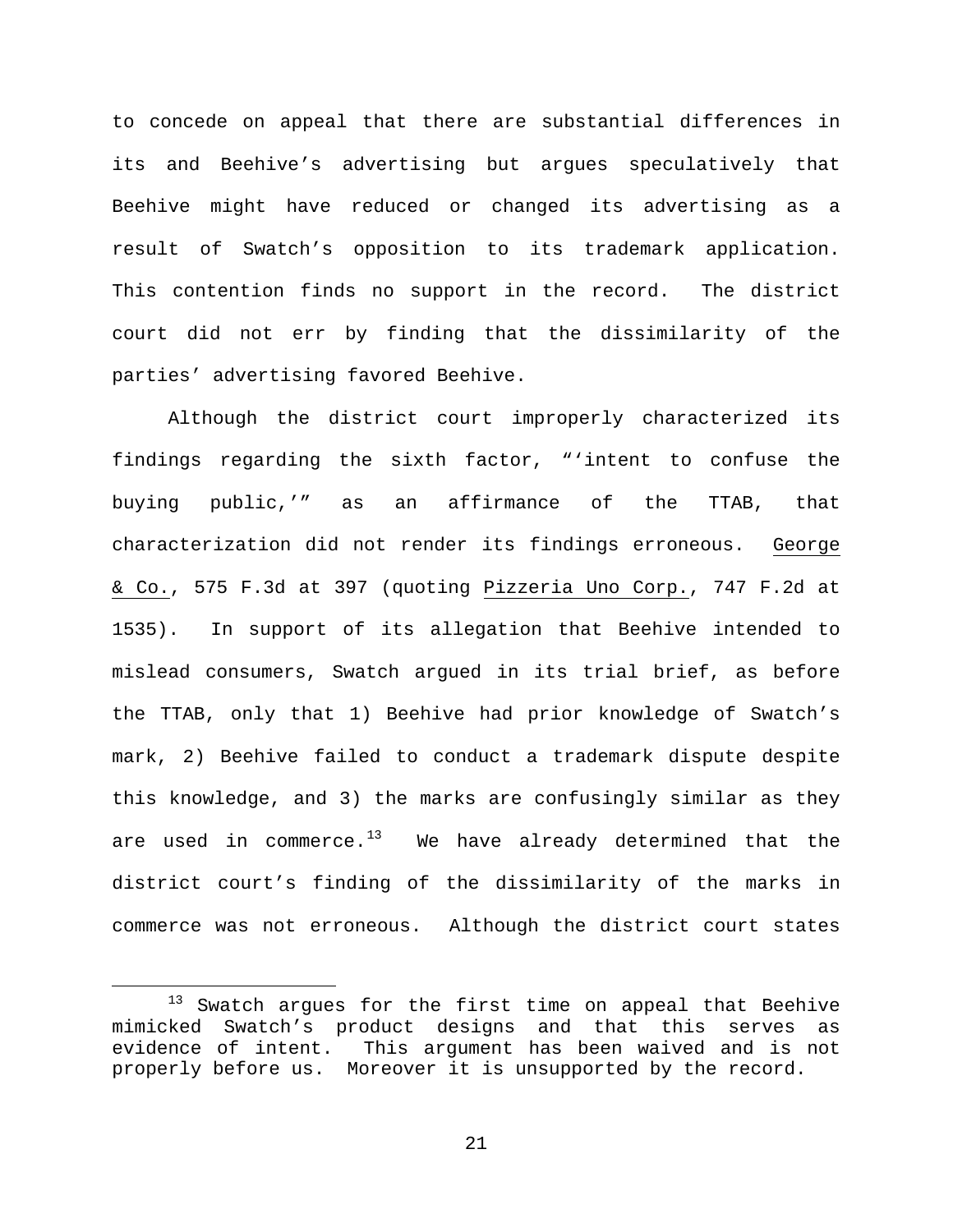that it is affirming the TTAB on the other two arguments, the facts that Beehive knew of SWATCH before selecting its mark and that it failed to conduct a trademark analysis are not in dispute. Therefore, the district court's holdings that these facts do not constitute bad faith under Action Temp. Servs. Inc. v. Labor Force Inc., 870 F.2d 1563, 1566 (Fed. Cir. 1989),  $^{14}$  $^{14}$  $^{14}$  and George & Co., 575 F.3d at 398,<sup>[15](#page-21-1)</sup> are conclusions of law. Because we review conclusions of law de novo, there can be no prejudice to Swatch from the district court's improper characterization. We find no error in the district court's conclusion that Beehive's actions do not show an intent to mislead consumers.

Because the TTAB applies a different standard for actual confusion, the district court properly found on a de novo review of the record that there was no evidence of actual confusion, and that this factor weighed heavily in favor of Beehive. The district court found that although SWAP had been in use since 2003, Swatch had not adduced evidence of a single instance of actual customer confusion about the origin of the parties'

<span id="page-21-0"></span><sup>&</sup>lt;sup>14</sup> "[M]ere knowledge of the existence of the prior user should not, by itself, constitute bad faith."

<span id="page-21-1"></span> $15$  "[T]he failure to conduct a trademark search or contact counsel shows carelessness at most, but is in any event irrelevant because knowledge of another's goods is not the same as an intent to mislead and to cause consumer confusion." (internal quotation marks and citations omitted).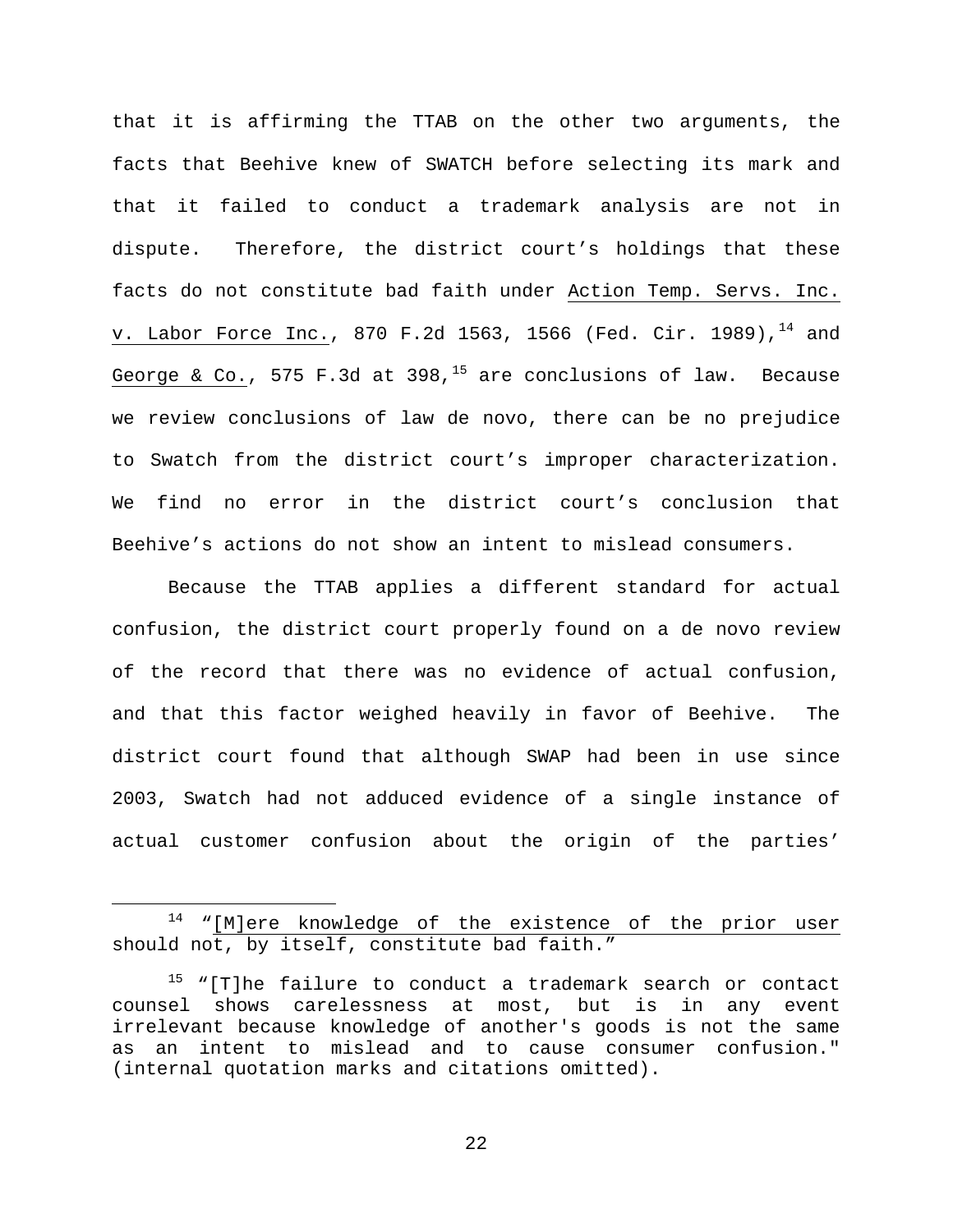products. The district court correctly noted that actual confusion is generally considered to be the "most important factor" in a likelihood of confusion analysis, George & Co., 575 F.3d at 398, and that the "absence of any evidence of actual confusion over a substantial period of time ... creates a strong inference that there is no likelihood of confusion." CareFirst, 434 F.3d at 269. On appeal, Swatch does not contend that the record includes any evidence of actual confusion. It argues that the district court accorded too much weight to the lack of actual confusion in its overall analysis. However, as the court noted, the factors are weighed differently depending on the circumstances of the cases, and actual confusion is "often paramount." CareFirst, 434 F.3d at 268 (quotation marks and citation omitted). Swatch also attempts to argue, as it did under the fifth factor, that the lack of actual confusion could have resulted from Beehive modifying its advertising and use of the mark as a result of Swatch's opposition. Again this argument is speculative and unsupported by the record. The district court's finding that there is no evidence of actual confusion between SWATCH and SWAP was not erroneous.

The district court properly found, on a sufficient de novo review of the entire record, that despite the fame of SWATCH and the similarity of the goods, the "lack of similarity between the marks, lack of predatory intent, lack of similar advertising and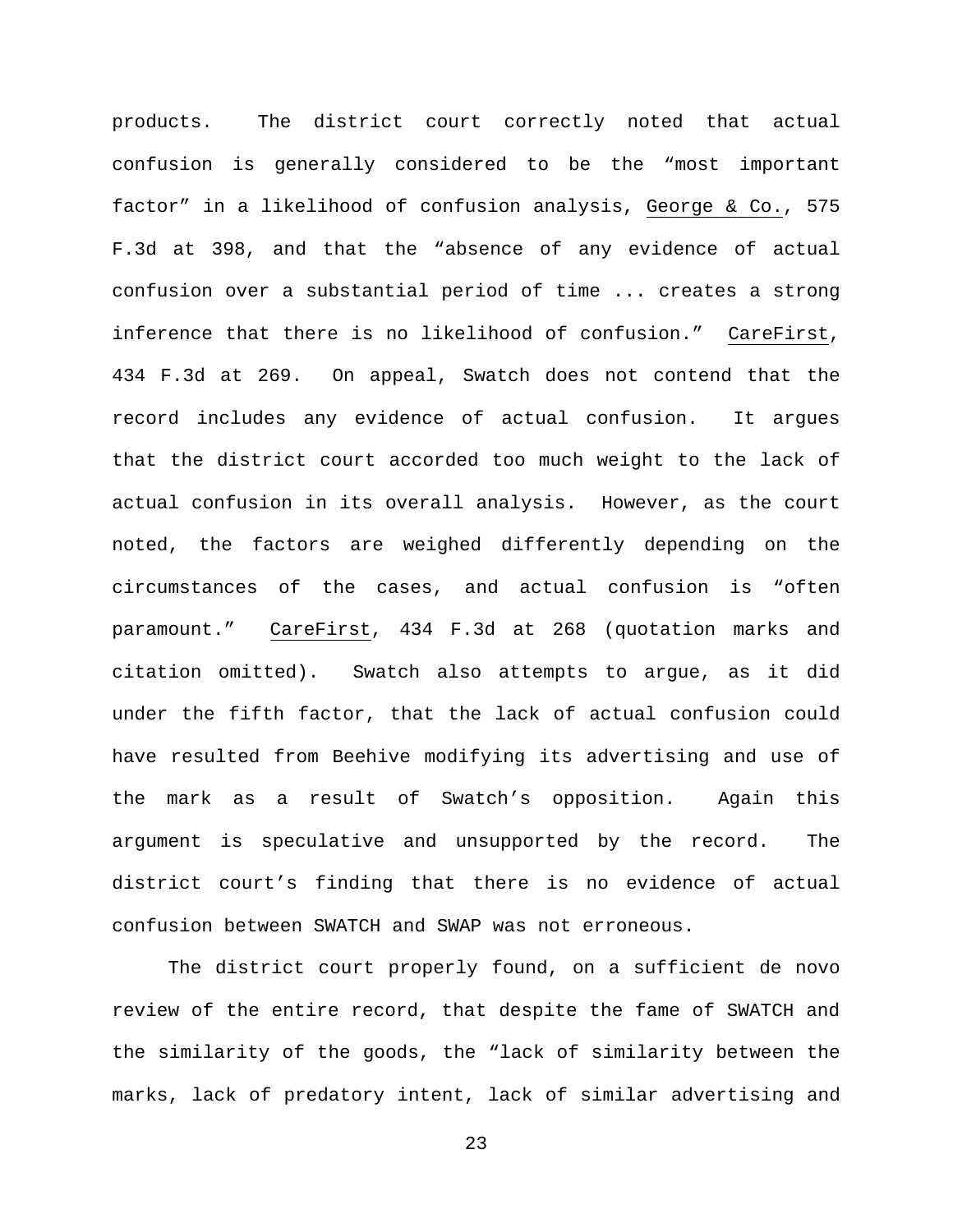only minimal similarity in facilities," in combination with "the most significant factor, actual confusion," resulted in no likelihood of confusion between SWATCH and SWAP. Swatch, 888 F. Supp. 2d at 756 (internal quotation marks and citations omitted).

### 3.

The district court dismissed Swatch's trademark infringement and unfair competition claims as a matter of law. We review this holding de novo. Having found no error in the district court's finding that there is no likelihood of confusion between SWATCH and SWAP, we conclude that Swatch's federal, state, and common law trademark infringement and unfair competition claims must be dismissed. The Lanham Act requires a finding of a likelihood of confusion to prove federal trademark infringement, 15 U.S.C. § 1114(a), and federal unfair competition, 15 U.S.C. § 1125(a)(1)(A). Virginia law requires a finding of likelihood of confusion to prove trademark infringement. Va. Code Ann. § 59.1-92.12(i). Virginia common law trademark infringement and unfair competition claims require the same proof, including a likelihood of confusion, as the Lanham Act offenses. See Lone Star Steakhouse & Saloon, 43 F.3d 922, 930 n.10 (4th Cir. 1995). Because there is no likelihood of confusion between the marks, these causes of action fail as a matter of law.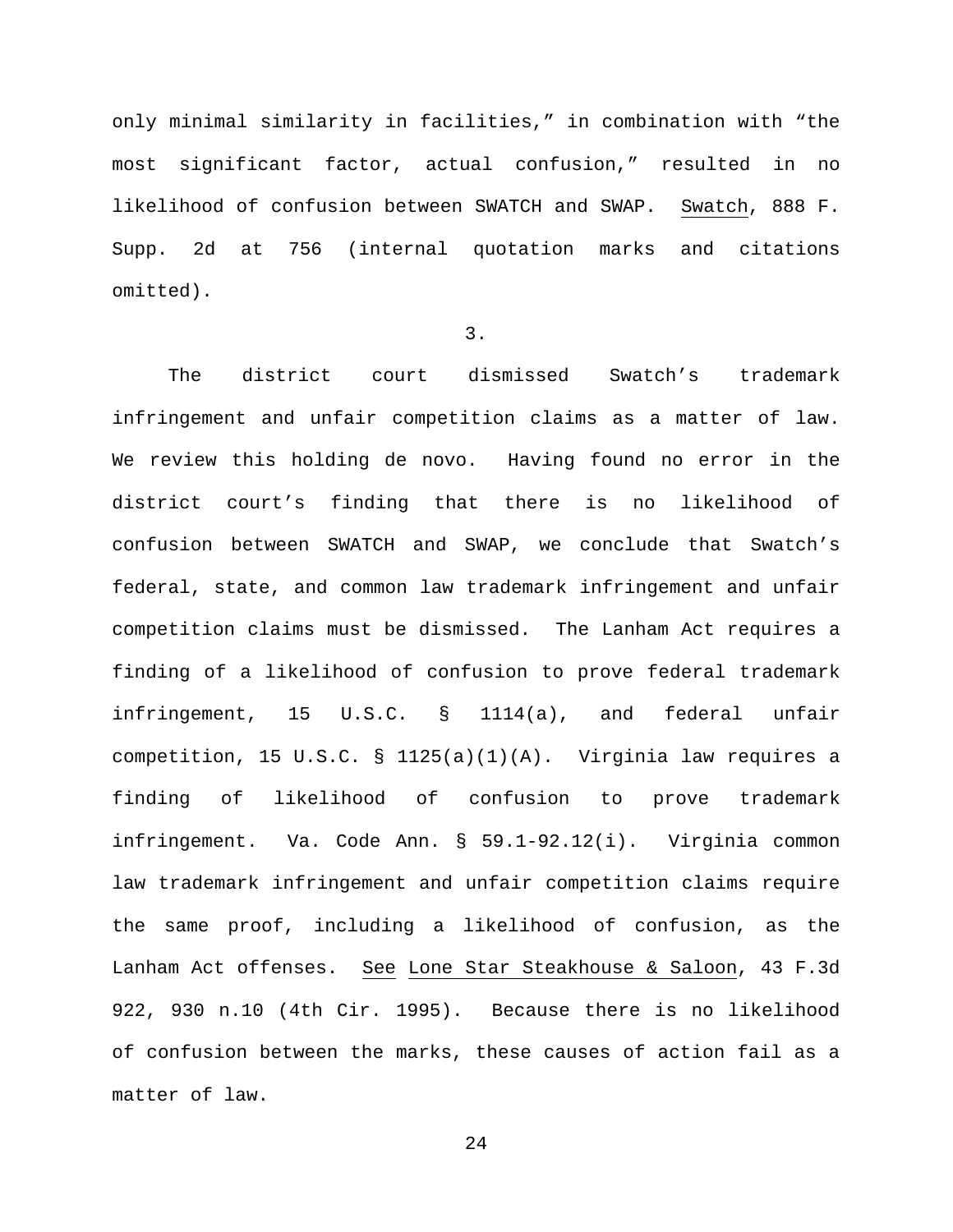Because the TTAB did not decide Swatch's dilution claim on the merits, the district court properly reviewed the entire record de novo to determine that there is no likelihood that SWAP will dilute SWATCH by blurring. Swatch, 888 F. Supp. 2d at 756 n.15. Therefore, we review the district court's finding for clear error.

Dilution by blurring occurs when the "'association arising from a similarity between'" two marks "'impairs the distinctiveness of the famous mark.'" Louis Vuitton Malletier, 507 F.3d at 264 (quoting 15 U.S.C. § 1125(c)(2)). To succeed on a dilution claim, the plaintiff must show that 1) it owns a famous, distinctive mark, 2) the defendant uses an allegedly diluting mark in commerce, 3) an association arose from the similarity of the marks, and 4) the association is likely to impair the distinctiveness of the famous mark. Id. at 264-65. The district court assumed without deciding that Swatch had satisfied the first three factors, but found that it had not proven the fourth.

On appeal, Swatch argues only that "the district court erroneously found a lack of similarity between the SWATCH and SWAP marks [and] overlooked evidence that Beehive's goods copied both the SWATCH mark and designs" in its dilution analysis. Appellant's Br. 43. As explained in detail above, the two marks

25

4.